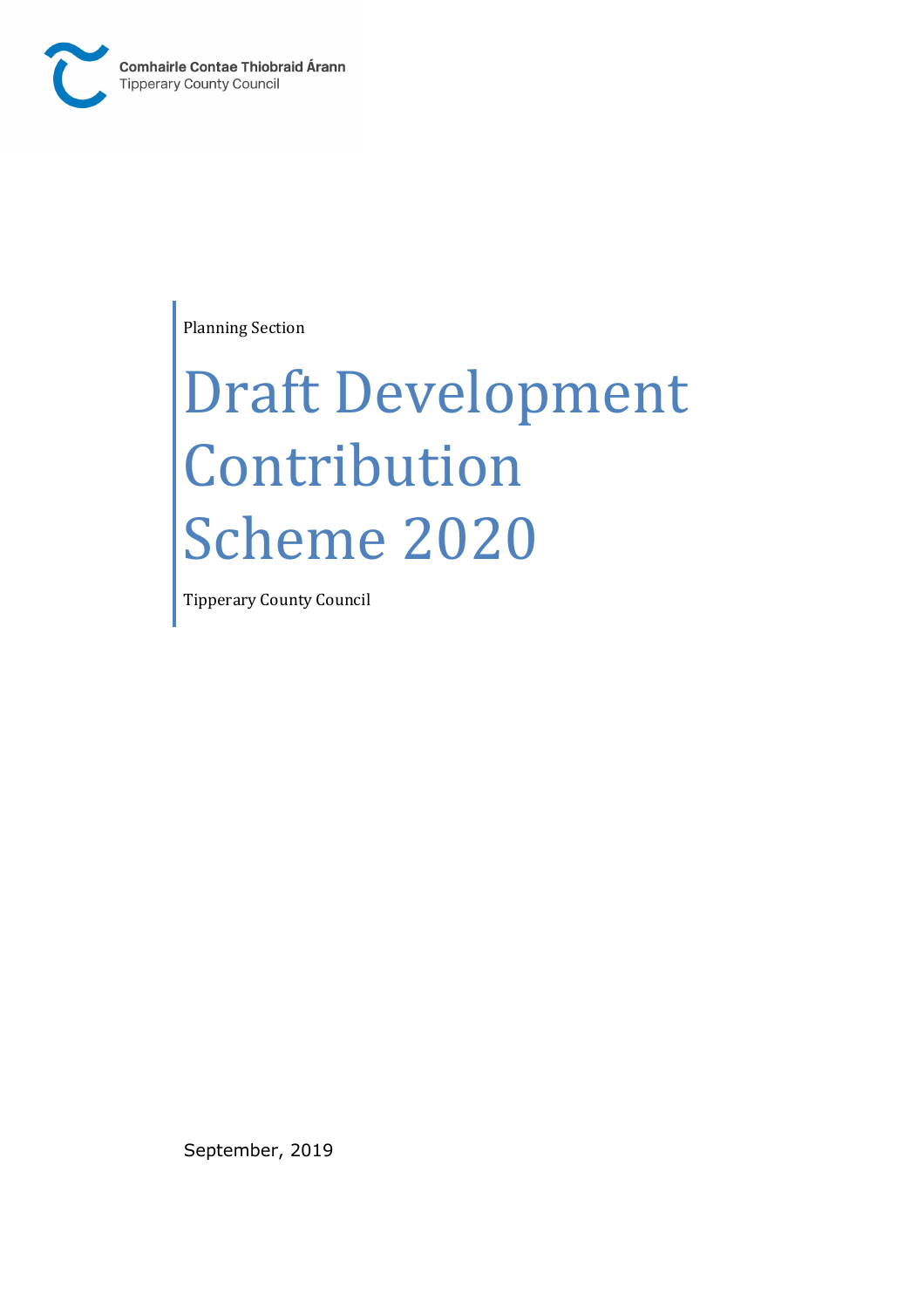# **Table of Contents**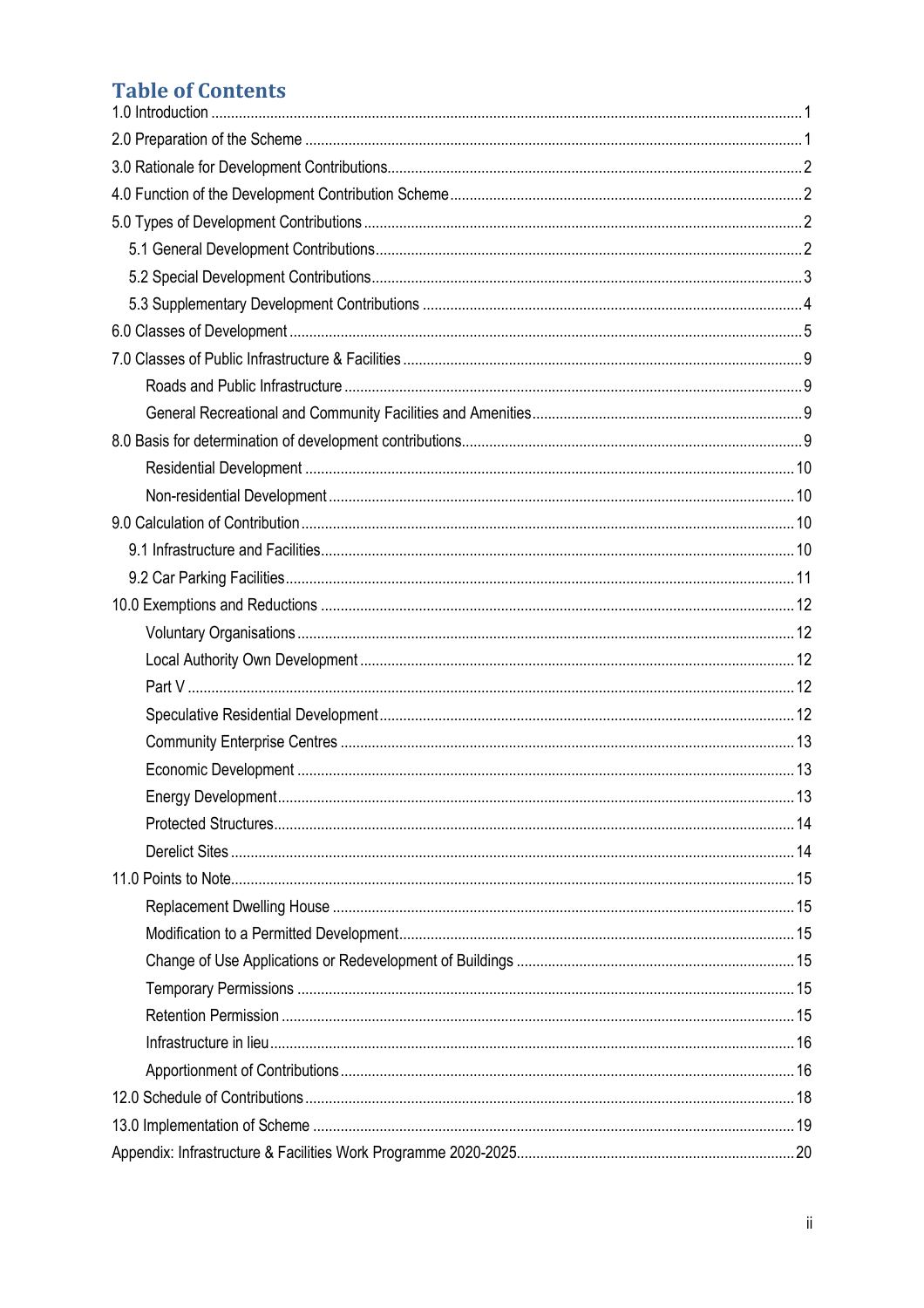# **1.0 Introduction**

Section 48 of the Planning and Development Act 2000 (as amended) (hereafter referred to as "the Act") enables the Planning Authority, when granting planning permission under Section 34 of the Act, to include conditions requiring the payment of a financial contribution in respect of public infrastructure and facilities benefiting development in the area of the Planning Authority and that is provided, or that it is intended will be provided, by or on behalf of the Local Authority, regardless of other sources of funding for the infrastructure and facilities. Subsection (3) of Section 48 specifies that a scheme shall;

- set out the basis for the determination of a contribution
- make provision for payment of different contributions in respect of different classes or descriptions of development
- indicate the contribution to be paid in respect of the different classes of public infrastructure and facilities which are provided, or to be provided by the Local Authority having regard to the actual estimated cost of providing the classes of public infrastructure and facilities, except that any benefit which accrues in respect of existing development may not be included in any such determination.
- May allow for the payment of a reduced contribution or no contribution in certain circumstances, in accordance with the provision of the scheme.

# **2.0 Preparation of the Scheme**

Following pre-draft consultation with the Elected Members and other relevant stakeholders, a Draft Development Contribution Scheme (DDCS) has been prepared. The contents of the DDCS were discussed with the Elected Members of Tipperary County Council at a Workshop on the 9th September, 2019. The DDCS is being placed on public display for a period of 6 weeks from the  $28<sup>th</sup>$ September, 2019. Written submissions are invited until  $11<sup>th</sup>$  November, 2019. During the public consultation period the Council intend to take a number of pro-active measures to raise awareness of the DDCS 2014 and to encourage participation in the preparation process, namely,

- Notice of the DDCS to be published in the following papers in advance of 28<sup>th</sup> September 2019;
	- o The Nationalist,
	- o The Tipperary Star,
	- o The Nenagh Guardian and
	- o The Midland Tribune
- All relevant stakeholders will be notified in writing
- Notice will also be published on www.tipperarycoco.ieand www.gov.ie

A Chief Executive's Report addressing each of the submissions received between the 28<sup>th</sup> September and the  $11<sup>th</sup>$  November will be presented to the Elected Members of Tipperary County Council for their consideration. This report will include a summary of the submissions received and will set out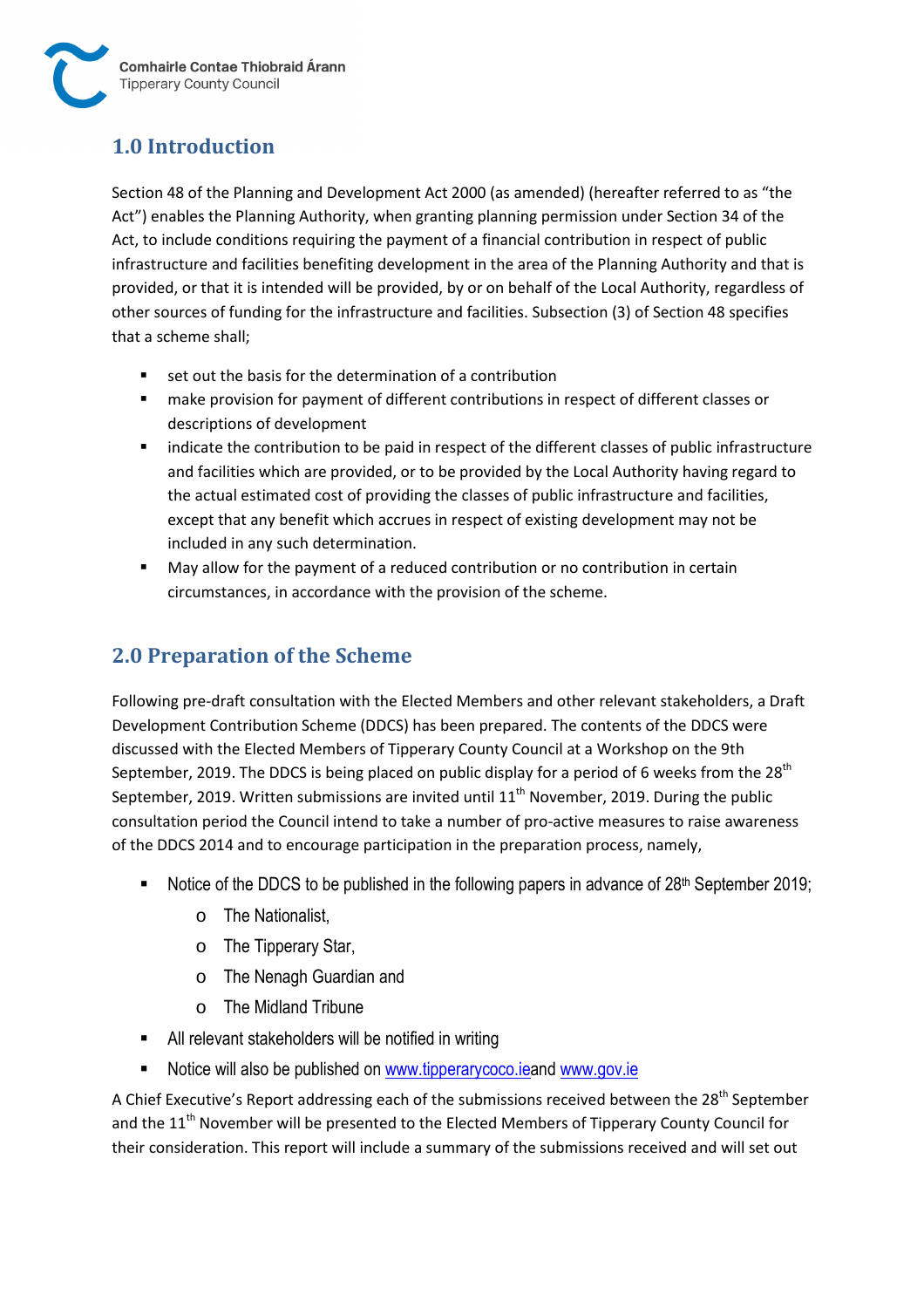any proposed amendments to the DDCS, if required. The proposed final Scheme will be presented to the Council for adoption.

The making of a Development Contribution Scheme (DCS) is a reserved function of the Elected Members of the Council under Section 48(8) of the Act. This DDCS is intended to replace the current scheme that expires on the 31<sup>st</sup> December 2019.

# **3.0 Rationale for Development Contributions**

When new development occurs it impacts on the capacity of existing infrastructure networks. Such development places a greater demand on the services provided by Tipperary County Council. It is considered equitable that developers contribute to the financial burden associated with the provision of enhanced infrastructure networks facilitating new development. However, the DDCS ensures that the cost of infrastructural improvements does not fall disproportionately on new development and takes account of benefit to existing development.

# **4.0 Function of the Development Contribution Scheme**

Development proposals granted under Part 3 of the Act may include conditions relating to the proper planning and sustainable development of the area. They may also include conditions requiring the payment of financial contributions towards the provision or upgrade of infrastructural services facilitating the development. The DDCS provides the statutory basis enabling a Planning Authority to impose such conditions.

# **5.0 Types of Development Contributions**

The Act provides for three types of Development Contributions that may be attached as conditions to grants of planning permission:

- (i) General Development Contributions
- (ii) Special Development Contributions
- (iii) Supplementary Development Contributions

## **5.1 General Development Contributions**

These contribution schemes apply in respect of public infrastructure and facilities provided by or on behalf of the Local Authority that benefit development in the Local Authority's functional area. Under a general development contribution scheme, the Planning Authority does not need to show a direct connection between the development contribution paid and works done which facilitate the development. However it is important that the Planning Authority is satisfied that the basis for determining the contribution levels can be adequately justified and supported.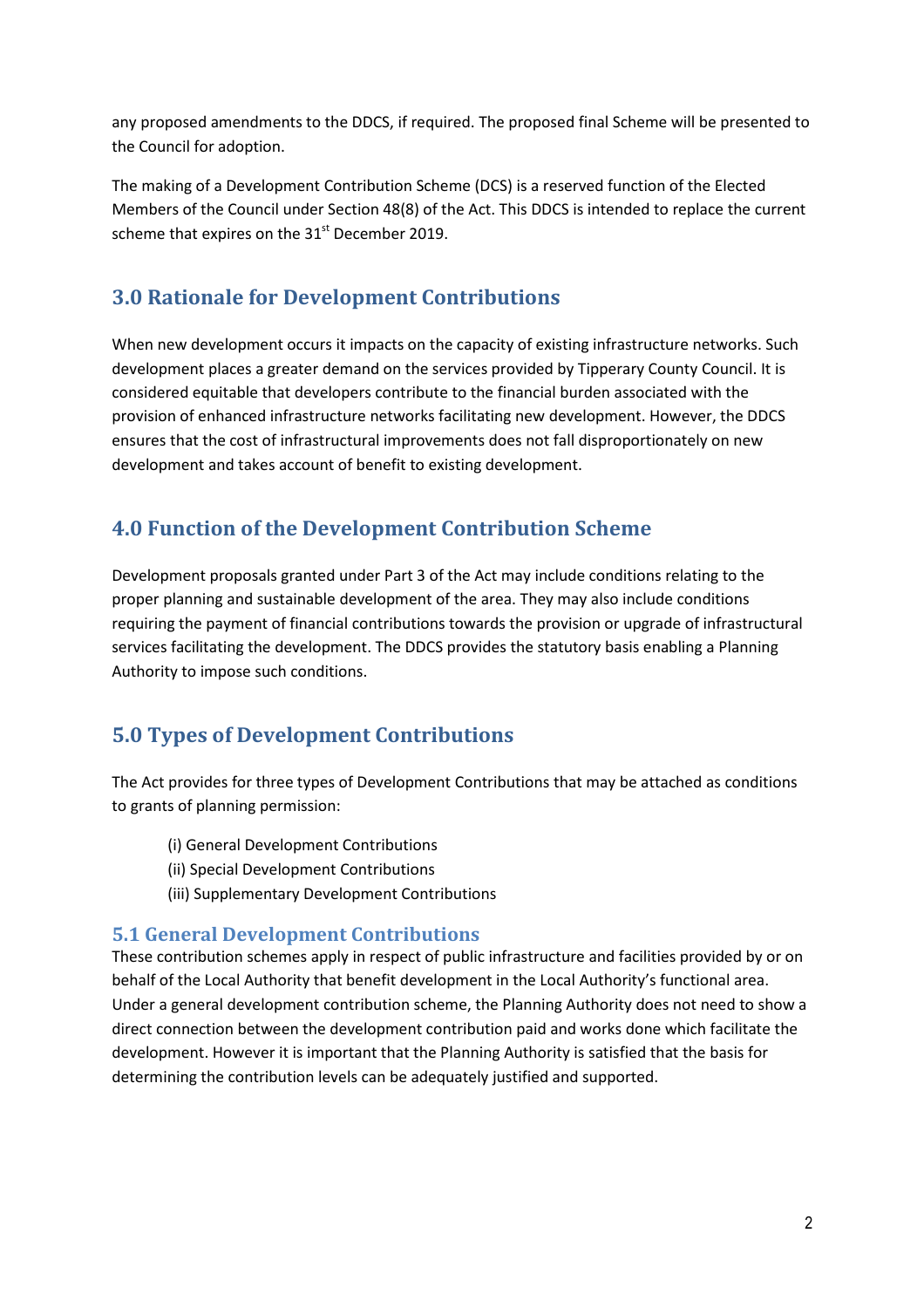The types of public infrastructure and facilities that can be funded by the Development Contribution Scheme are $^1$ :

(a) The acquisition of land.

(b) The provision of open spaces, recreational and community facilities and amenities and landscaping works.

(c) The provision of roads, car parks, car parking places, surface water sewers and flood relief work and ancillary infrastructure.

(d) The provision of bus corridors and lanes, bus interchange facilities (including car parks for those facilities) infrastructure to facilitate public transport, cycle and pedestrian facilities and traffic calming measures.

(e) The refurbishment, upgrading, enlargement or replacement of roads, car parks, car parking places, surface water sewers, flood relief work and ancillary infrastructure.

(f) The provision of high capacity telecommunications infrastructure, such as broadband,

- (g) The provision of school sites, and
- (h) Any matters ancillary to paragraphs (a) to (g)

Development contributions can only be levied as capital funding for public infrastructure and facilities and as such cannot be used to pay current costs.

This General DDCS shall come into operation on  $1<sup>st</sup>$  January 2020 and will be applied to all grants of planning permission made on or after that date, irrespective of when the planning application was submitted, within the administrative area of Tipperary County Council.

No appeal shall lie to the Board in relation to a condition requiring a contribution to be paid in accordance with this Scheme. However, an appeal may be brought to the Board where an applicant for permission under Section 34 of the Planning and Development Act 2000 (as amended), considers that the terms of the Scheme have not been properly applied in respect of any condition laid down by the Planning Authority.

## **5.2 Special Development Contributions**

l

A Planning Authority may, in addition to the terms of a General DCS, require the payment of a special contribution in respect of a particular development where specific exceptional costs not covered by a scheme are incurred by the Local Authority in respect of public infrastructure and facilities which directly benefit the proposed development. The Planning Authority must specify in a planning condition attached to the grant of permission, the particular works carried out, or proposed to be carried out, to which the contribution relates. Under Section 48(12) of the Act, where the works in question are not commenced within 5 years of the date of payment to the authority of the contribution (or final instalment thereof, if paid by phased payment), have commenced but have not been completed within 7 years of the date of payment or final instalment, or where the Local

<sup>&</sup>lt;sup>1</sup>Under previous Schemes contributions were also levied for the refurbishment, upgrading, enlargement or replacement of sewers, waste water and water treatment facilities, service connections and water mains. In accordance with the Water Services (No. 2) Act 2013 a range of statutory water services functions have transferred from Local Authorities to Irish Water from 1st January 2014.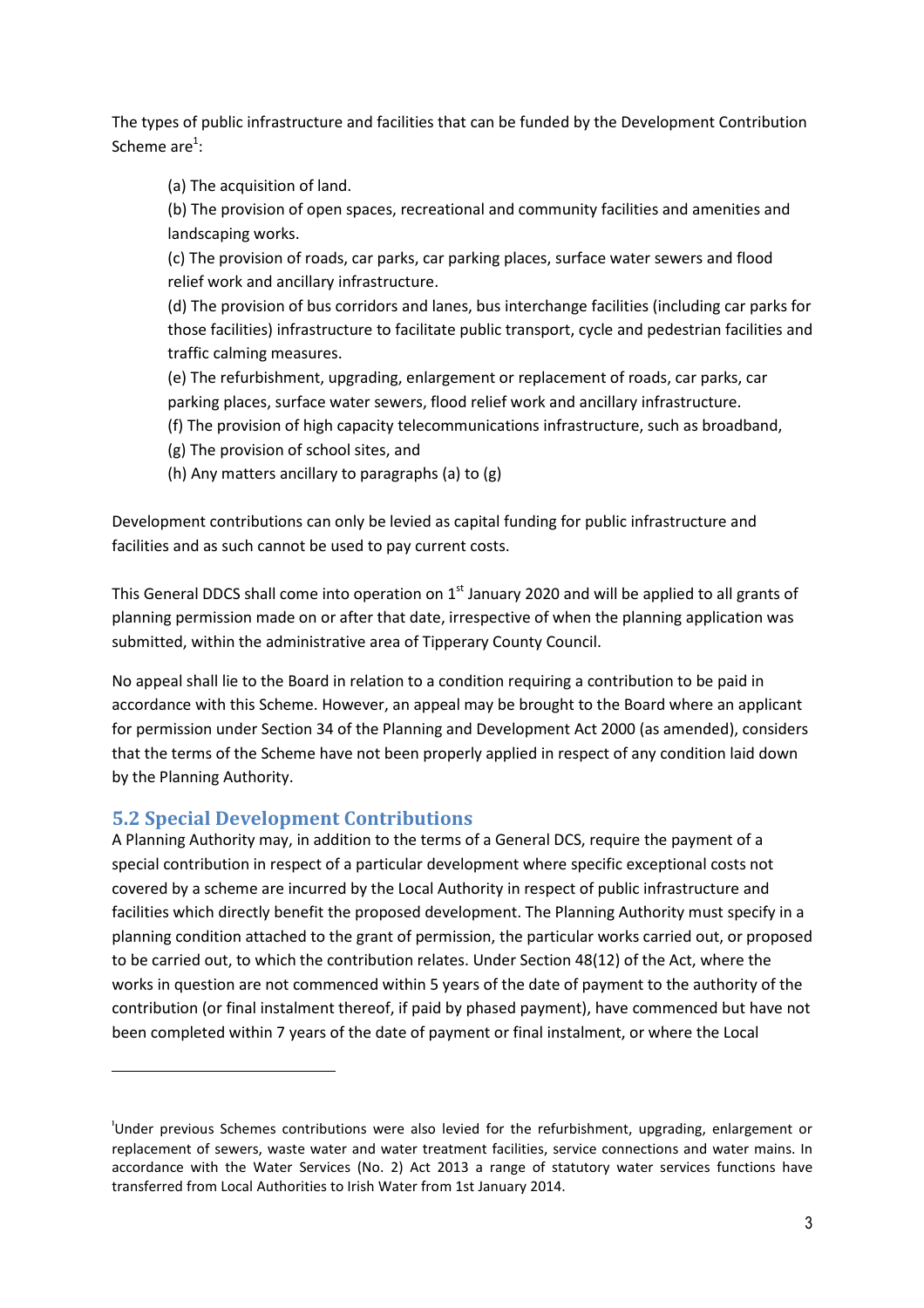Authority decides not to proceed with the proposed works, the contribution shall be refunded together with any interest that may have been accrued. In accordance with the provisions of the Act, each Planning Authority decides if a Special Development Contribution is required and the level of the contribution, having regard to the actual costs incurred in relation to the particular works carried out, or the estimated cost in the case of works proposed to be carried out.

## **5.3 Supplementary Development Contributions**

Under Section 49 of the Act, a Planning Authority may, when granting planning permission under Section 34 of the Act may in addition to applying the general DCS, include conditions requiring the payment of a contribution in respect of any public infrastructure service or project;

(a) Specified in a scheme made by the Planning Authority i.e. a Supplementary Development Contribution Scheme

(b) Provided or carried out or proposed to be provided or carried out

- > By a Planning Authority
- > Where the provision of the infrastructure concerned is an objective in the Development Plan of a Planning Authority, or of a planning scheme of the Dublin Docklands Development Authority under Section 25 of the Dublin Docklands Development Act 1997, by a public authority, or, pursuant to an agreement entered into by a public authority with any other person, by that person, or
- > Pursuant to an agreement entered into by a Local Authority with any other person, by that person,

and

> That will benefit the development to which the planning permission relates when carried out.

Projects that may be included in a Supplementary DCS include rail, light rail or other public transport infrastructure, including car parks and other ancillary development, the provision of particular new roads and ancillary infrastructure, new schools and ancillary infrastructure.

The amount and manner of payment of a Supplementary Development Contribution is determined in accordance with the Supplementary DCS. The Scheme must specify the area to which it applies and also must specify the public infrastructure project or service on which the supplementary contributions are to be expended.

Notwithstanding section (3) and 48(10) of the Act the Board shall consider an appeal brought to it by an applicant for permission under Section 34 in relation to a condition requiring the payment of a contribution in respect of a public infrastructure service or project specified in a Supplementary DCS, where the applicant considers that the service or project will not benefit the development to which the permission relates and section 48(13) shall apply to such an appeal.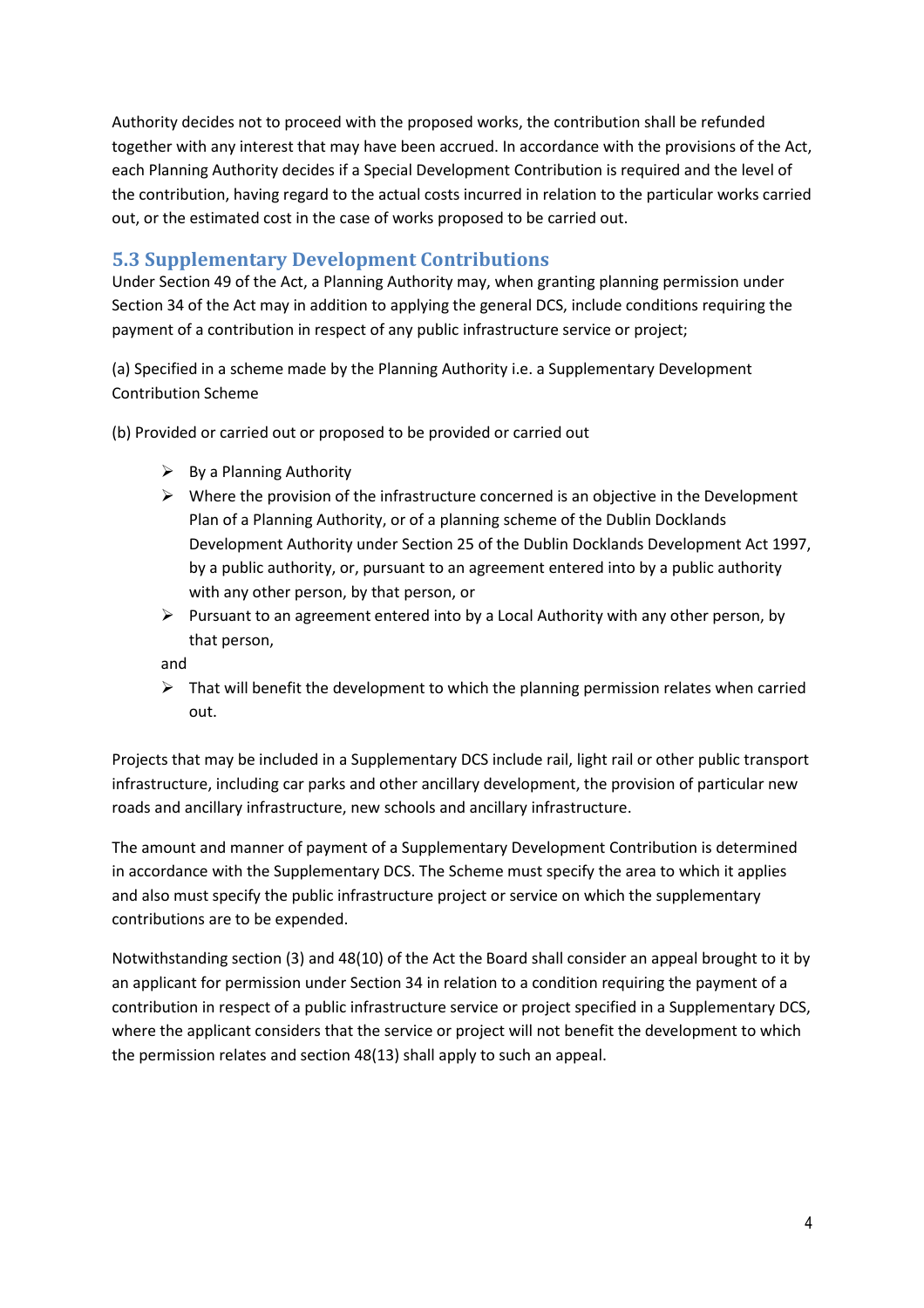

# **6.0 Classes of Development**

Development Contributions shall be paid in respect of the following different classes or descriptions of development. The basis for determination will be the rate for developments which are listed in the scheme, and where not specifically listed, are deemed closest in nature to the proposed development.

| <b>CLASS</b> | <b>DESCRIPTION</b>                                                                                                                                                                                                                                                                                                       | <b>CATEGORY</b>    |
|--------------|--------------------------------------------------------------------------------------------------------------------------------------------------------------------------------------------------------------------------------------------------------------------------------------------------------------------------|--------------------|
|              |                                                                                                                                                                                                                                                                                                                          |                    |
| Class 1      | The provision of a house in the open countryside in accordance with the policies of the relevant Development/ Local Area Plan.                                                                                                                                                                                           | <b>Residential</b> |
| Class 2      | The provision of a house on appropriately zoned lands and/or within the settlement boundary of a town or village identified in the relevant<br>Development / Local Area Plan or as part of a cluster housing development in compliance with the cluster housing policies of the relevant<br>Development/ Local Area Plan |                    |
| Class 3      | The provision of an extension to an existing house or the conversion for use as part of the house of any garage, store, shed, or other structure<br>used for ancillary domestic purposes <sup>2</sup> and/or the provision or extension to a shed/garage or other storage structure for domestic purposes <sup>3</sup>   | <b>Residential</b> |

 $2$ The 1<sup>st</sup> 40sqm of any such development shall be excluded from the calculation of charges.

 $3$  Where the combined domestic storage structures exceed 70sqm. Roof space storage above residential space is not included in calculation.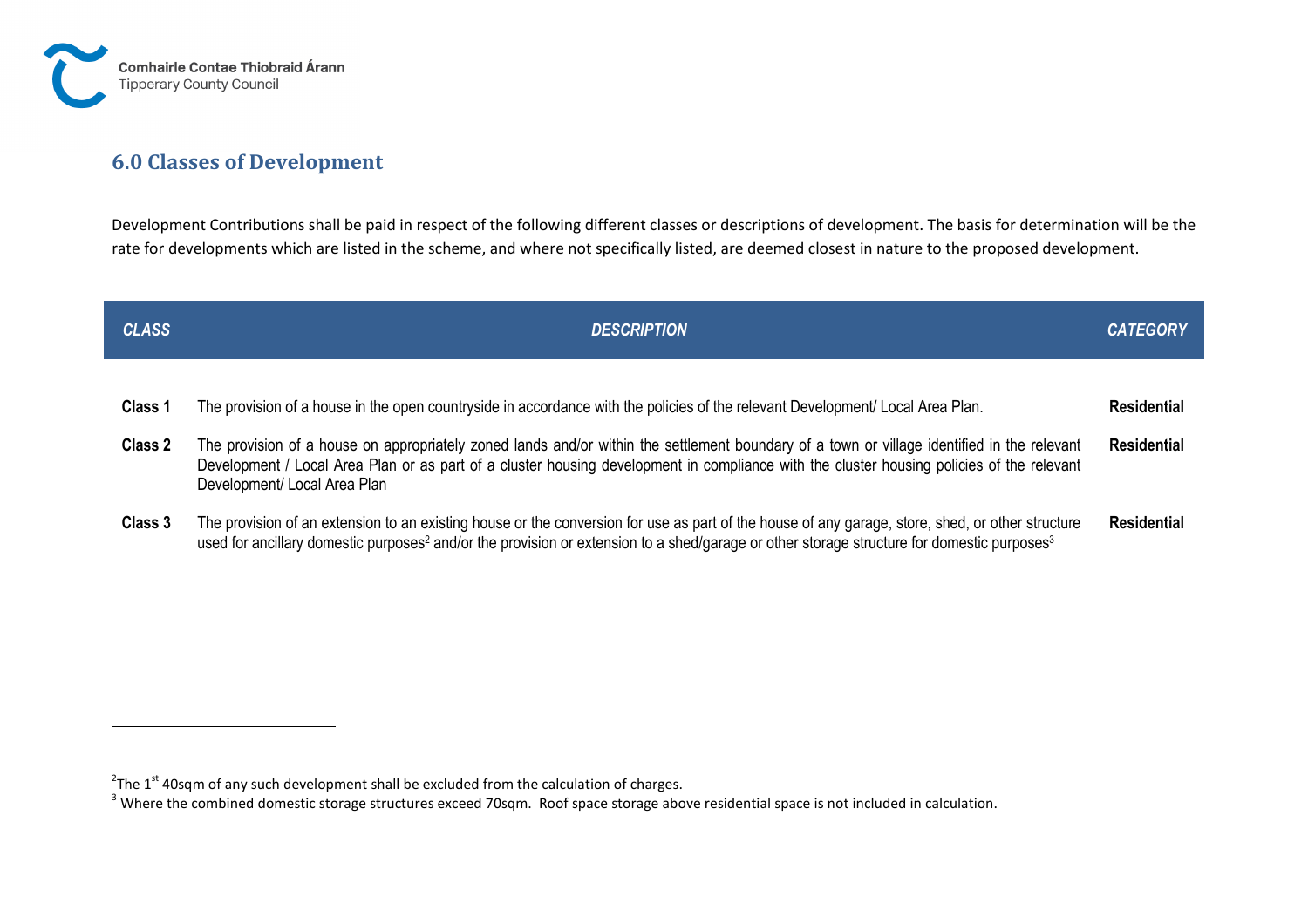| <b>CLASS</b>       | <b>DESCRIPTION</b>                                                                                                                                                                                                                                                                                                                                                                                                                                                                                                                                                                                                                                                                                                                                                                                                                                                                     | <b>CATEGORY</b>   |
|--------------------|----------------------------------------------------------------------------------------------------------------------------------------------------------------------------------------------------------------------------------------------------------------------------------------------------------------------------------------------------------------------------------------------------------------------------------------------------------------------------------------------------------------------------------------------------------------------------------------------------------------------------------------------------------------------------------------------------------------------------------------------------------------------------------------------------------------------------------------------------------------------------------------|-------------------|
| Class 4            | (a) The provision of a business premises including:<br>any structure or other land which is normally used for the carrying on of any professional or commercial undertaking or any structure<br>which is normally used for the provision therein of services to persons:<br>a hotel, restaurant or public house;<br>any structure or other land used for the purpose of, or in connection with, the functions of a state authority<br>(b) The provision of facilities for childminding<br>(c) The provision of a day centre<br>(d) The provision of any guest house or other premises providing overnight guest accommodation, club, boarding house or hostel<br>(e) The provision of a shop or supermarket<br>(f) The provision of a wholesale warehouse or repository<br>(g) The provision of a school or college<br>(h) The provision of a nursing home, hospital or health centre. | <b>Commercial</b> |
| Class 5            | The use of land for:<br>(a) The parking of motor vehicles                                                                                                                                                                                                                                                                                                                                                                                                                                                                                                                                                                                                                                                                                                                                                                                                                              | Commercial        |
|                    | (b) The open storage of plant, machinery, equipment, motor vehicles or other objects or substances for sale.                                                                                                                                                                                                                                                                                                                                                                                                                                                                                                                                                                                                                                                                                                                                                                           |                   |
| Class 6            | The provision of an advertisement structure or the use of an existing structure or other land for the exhibition of<br>advertisements.                                                                                                                                                                                                                                                                                                                                                                                                                                                                                                                                                                                                                                                                                                                                                 | <b>Commercial</b> |
| Class <sub>7</sub> | The provision of buildings or other structures for the confinement of animals at high stocking densities <sup>4</sup> for the production of<br>dairy and/or beef.                                                                                                                                                                                                                                                                                                                                                                                                                                                                                                                                                                                                                                                                                                                      | Commercial        |
| Class 8            | The provision of an industrial building or light industrial building (including for non-retail warehousing <sup>5</sup> , processing & manufacturing).                                                                                                                                                                                                                                                                                                                                                                                                                                                                                                                                                                                                                                                                                                                                 | <b>Industrial</b> |

<sup>&</sup>lt;sup>4</sup> High stocking densities are those in excess of 3 units per hectare.<br><sup>5</sup>The 1<sup>st</sup> 750 sqm of non-retail warehousing shall be charged at 50% of the applicable charge.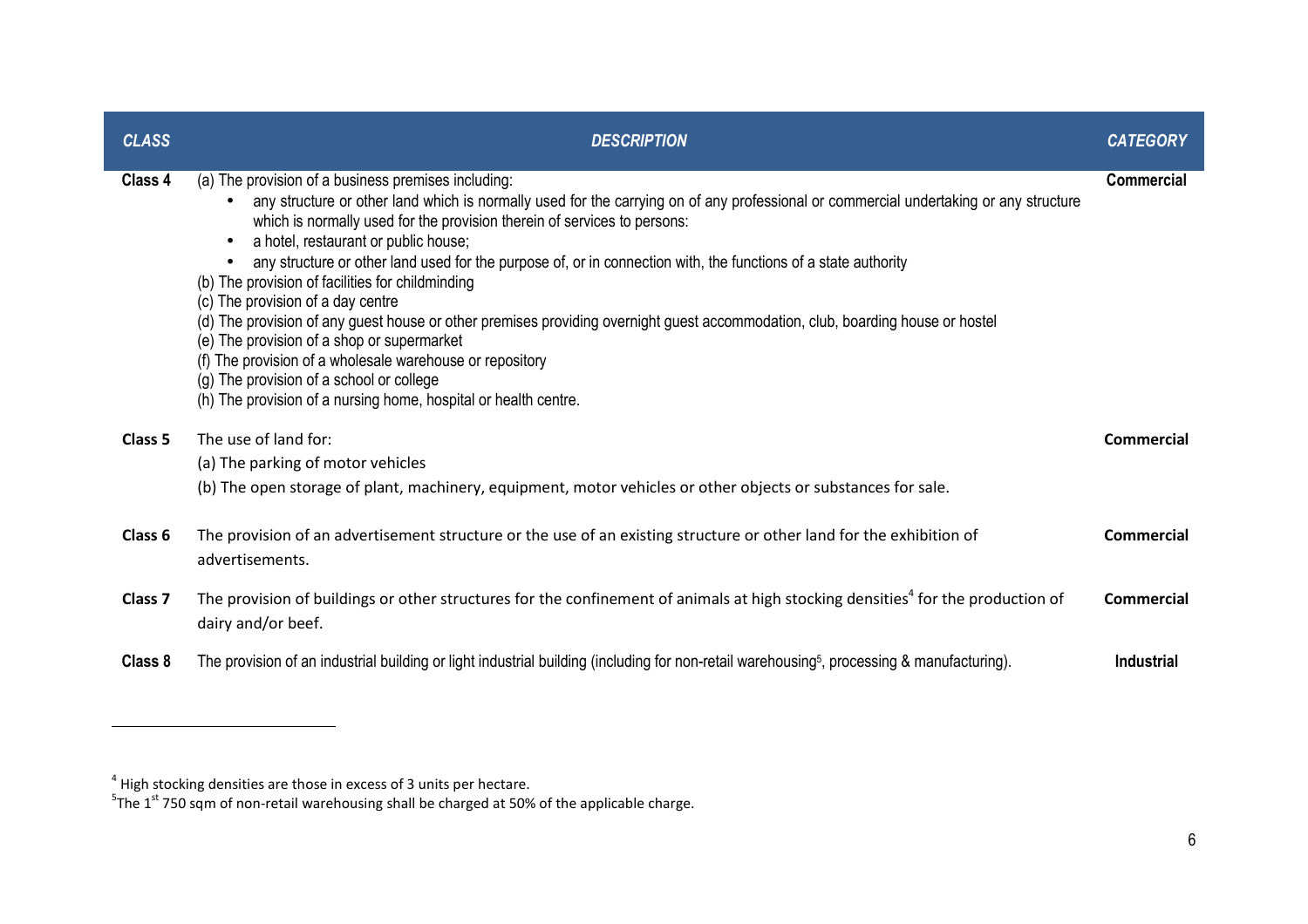| <b>CLASS</b> | <b>DESCRIPTION</b>                                                                                                                                                                                                                        | <b>CATEGORY</b>    |
|--------------|-------------------------------------------------------------------------------------------------------------------------------------------------------------------------------------------------------------------------------------------|--------------------|
| Class 9      | The use of land for the deposit of infill <sup>6</sup> , refuse or waste, winning and working of materials, including the extraction of sand, gravel and stone<br>and/or the use of land as a mine for the purposes of mineral extraction | <b>Industrial</b>  |
| Class 10     | The provision on, in, over or under land of plant or machinery or of tanks or other structures (other than buildings) for storage<br>purposes.                                                                                            | <b>Industrial</b>  |
| Class 11     | The provision of buildings or other structures for the purpose of the keeping of horses <sup>7</sup> , dogs or cats <sup>8</sup> .                                                                                                        | <b>Agriculture</b> |
| Class 12     | The provision of buildings or other structures for the purpose of traditional agriculture <sup>9</sup> .                                                                                                                                  | <b>Agriculture</b> |
| Class 13     | Horticulture Developments <sup>10</sup> .                                                                                                                                                                                                 | <b>Agriculture</b> |
| Class 14     | (a) The use of uncultivated land or semi-natural areas for intensive planting purposes<br>(b) Initial afforestation<br>(c) The replacement of broad-leaf high forest by conifer species<br>(d) Peat Extraction.                           | Agriculture*       |

 $6$  Excluding infill carried out as permitted restoration works to a quarry.

 $^7$ In the case of stables, the contribution will be applied where the gross floor area, when measured internally, exceeds 200 square metres.

 $^8$  In the case of kennels, housing dogs or cats, the contribution will be applied where the gross floor area, when measured internally, exceeds 100 square metres.

 $9$  For the purposes of traditional agricultural development (excluding stables and kennels) this contribution will be applied where the gross floor area, when measured internally, exceeds 500 square metres. Structures with a roof but no walls or walls but no roof are not subject to contributions.

 $^{10}$  In the case of horticultural developments, the contribution will be applied where the gross floor area, when measured internally, exceeds 500 square metres.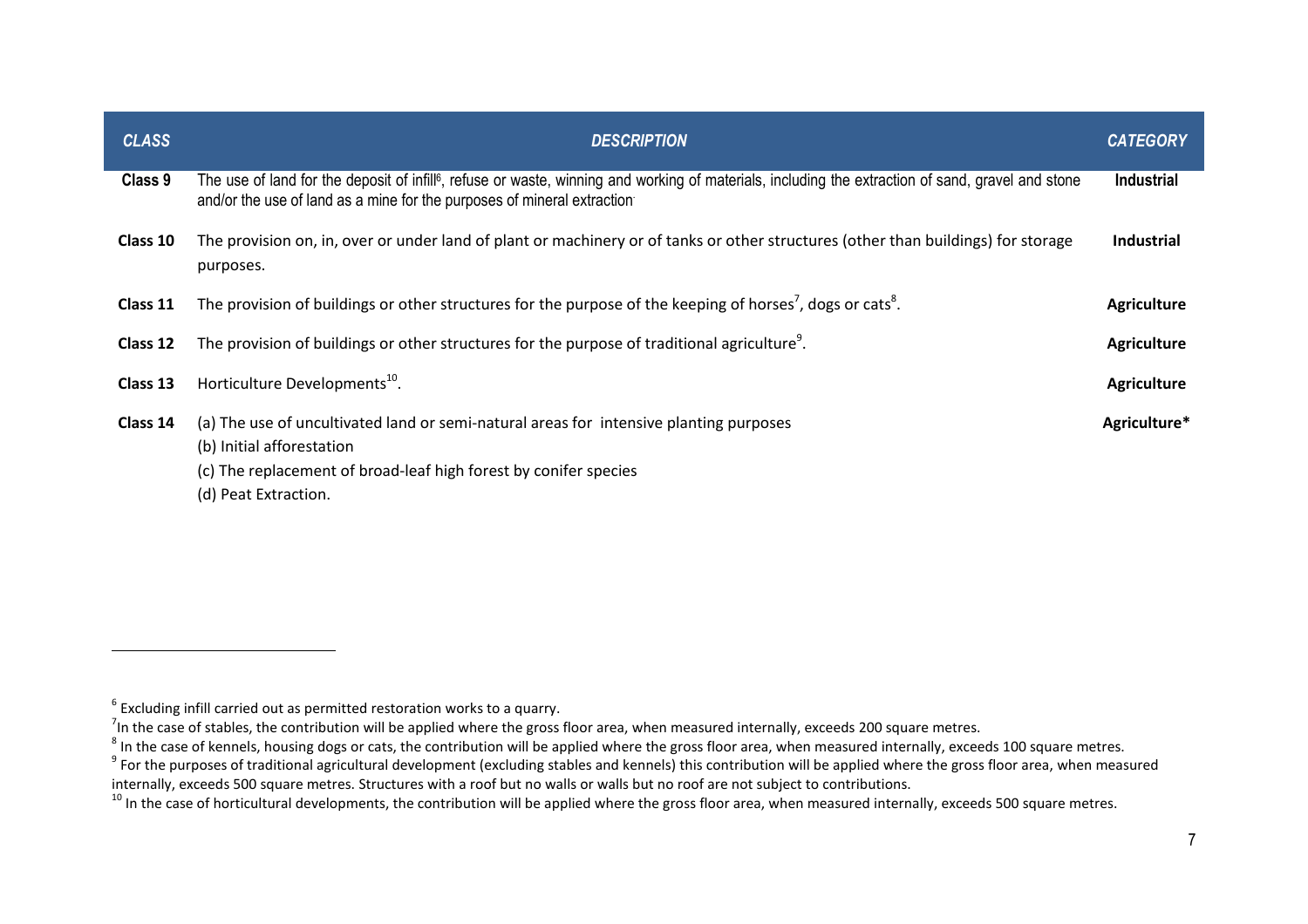| <b>CLASS</b> | <b>DESCRIPTION</b>                                                                                                                                                                                                                                                                            | <b>CATEGORY</b>       |
|--------------|-----------------------------------------------------------------------------------------------------------------------------------------------------------------------------------------------------------------------------------------------------------------------------------------------|-----------------------|
| Class 15     | The use of land for:<br>a) a golf course or a pitch and putt course.<br>b) The keeping or placing of any tents, campervans, caravans or other structures (whether or not movable or collapsible)<br>for the purpose of caravanning or camping.<br>a commercial sports track/field/pitch<br>C) | <b>Amenity</b>        |
| Class 16     | The provision of pipes and/or ducts for the distribution of gas and/or wastewater.                                                                                                                                                                                                            | <b>Infrastructure</b> |
| Class 17     | The provision in, on, over and/or under land of buildings/ plant/ housings and or reservoirs associated with the provision of<br>water and or wastewater.                                                                                                                                     | <b>Infrastructure</b> |
| Class 18     | The laying of pipes for the movement of water through the County and the ongoing abstraction of water <sup>11</sup> from any point<br>within the County.                                                                                                                                      | <b>Infrastructure</b> |
| Class 19     | The provision of overhead and/or underground distribution lines for the distribution of electricity and/or telecommunications<br>inclusive of transmission lines to grid connection.                                                                                                          | <b>Infrastructure</b> |
| Class 20     | The use of land as a burial ground.                                                                                                                                                                                                                                                           | <b>Infrastructure</b> |
| Class 21     | The provision of energy development <sup>12</sup> .                                                                                                                                                                                                                                           | <b>Infrastructure</b> |

<sup>&</sup>lt;sup>11</sup> Save where the abstraction of water is solely associated with the manufacturing process and does not form part of the product.<br><sup>12</sup> Note Section 10.0 Exemptions and Reductions regarding energy development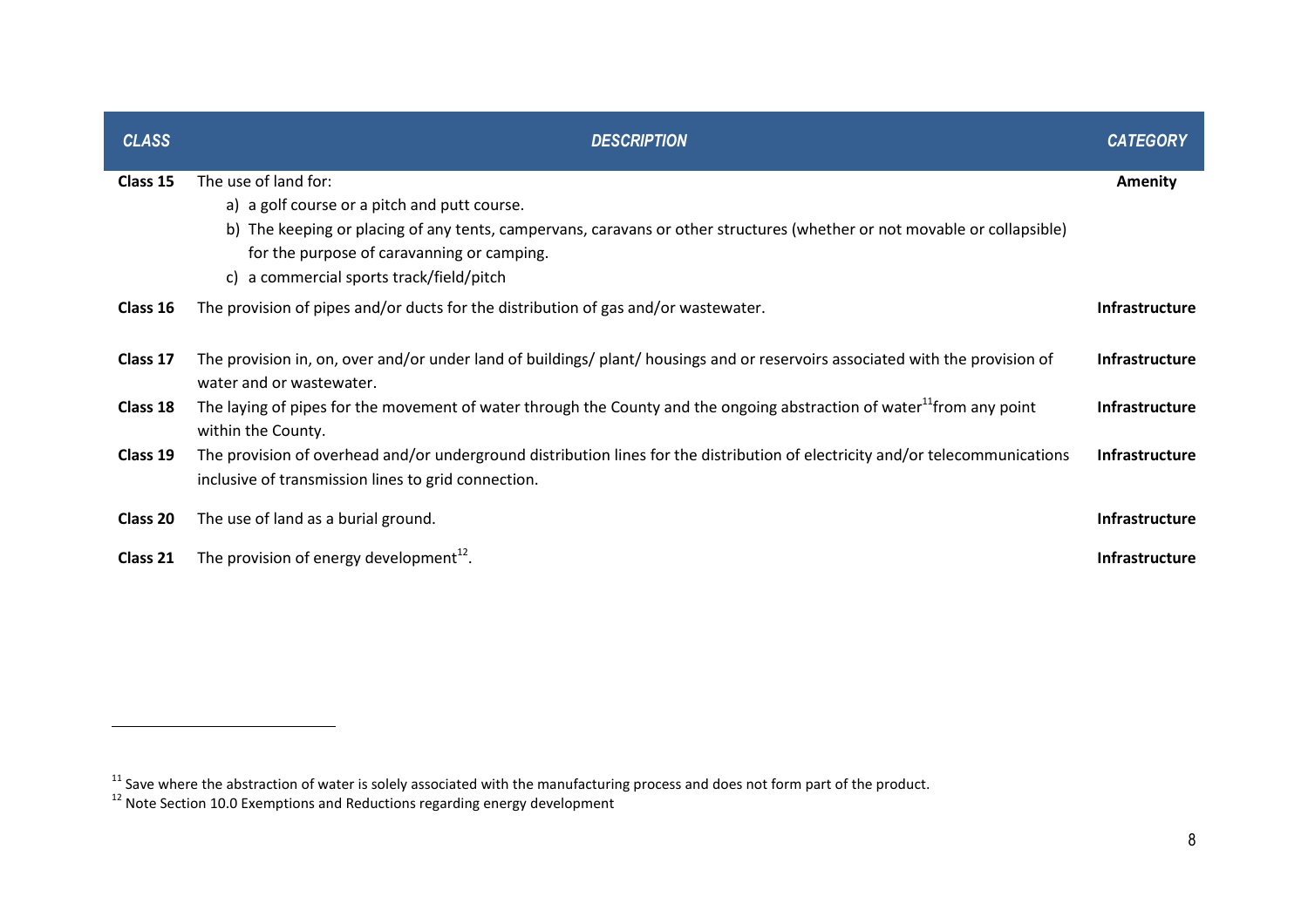# **7.0 Classes of Public Infrastructure & Facilities**

Development Contribution Schemes provide funding for the following classes of public infrastructure or facilities, and their enabling costs $^{13}$ .

#### **Roads and Public Infrastructure**

Roads infrastructure expenditure provides for the provision, refurbishment, upgrading, enlargement or replacement of roads, drainage, the provision of open spaces, landscaping works, bus corridors and lanes, bus interchange facilities, infrastructure to facilitate public transport, cycle and pedestrian facilities and traffic calming measures, the associated acquisition of land and ancillary mattersincluding investment in infrastructure that would provide an economic, social and/or community benefit to a locality.

## **General Recreational and Community Facilities and Amenities**

Expenditure on general recreational and community facilities and amenities includes for the development of communities (including investment in infrastructure that would provide an economic, social and/or community benefit to the area) and the provision / improvement of recreational and community facilities and amenities, the associated acquisition of land and ancillary matters and making provision to meet net annual loan charges on facilities and amenities provided under the development contribution scheme.

# **8.0 Basis for determination of development contributions**

In determining contribution levels, regard has been had to the objectives, strategies and work programmes of Tipperary County Council. In particular, regard has been had to, among other sources, current Development and Local Area Plans in operation in the administrative area of the County Council, the existing Development Contribution Schemes in operation in the County and those of adjoining counties, population projections for the County, Central Statistics Office data arising from the 2016 Census and the Capital Projects Programme for each of the five Municipal Areas.

The basis for the determination of a contribution in this DCS has taken into consideration;

- > The amount of the actual estimated costs which are attributable to new residential development and other new development from 2020 -2025 for the provision of infrastructure<sup>14</sup>,
- $\triangleright$  The aggregated floor areas in square metres of probable residential development<sup>15</sup> (2020 -2025) and
- > The benefit of new infrastructure and facilities attributable to existing development.

 $\overline{\phantom{0}}$ 

 $13$ Including design, feasibility & planning costs.

<sup>14</sup> Estimated at €21million

 $15$  485,000sqm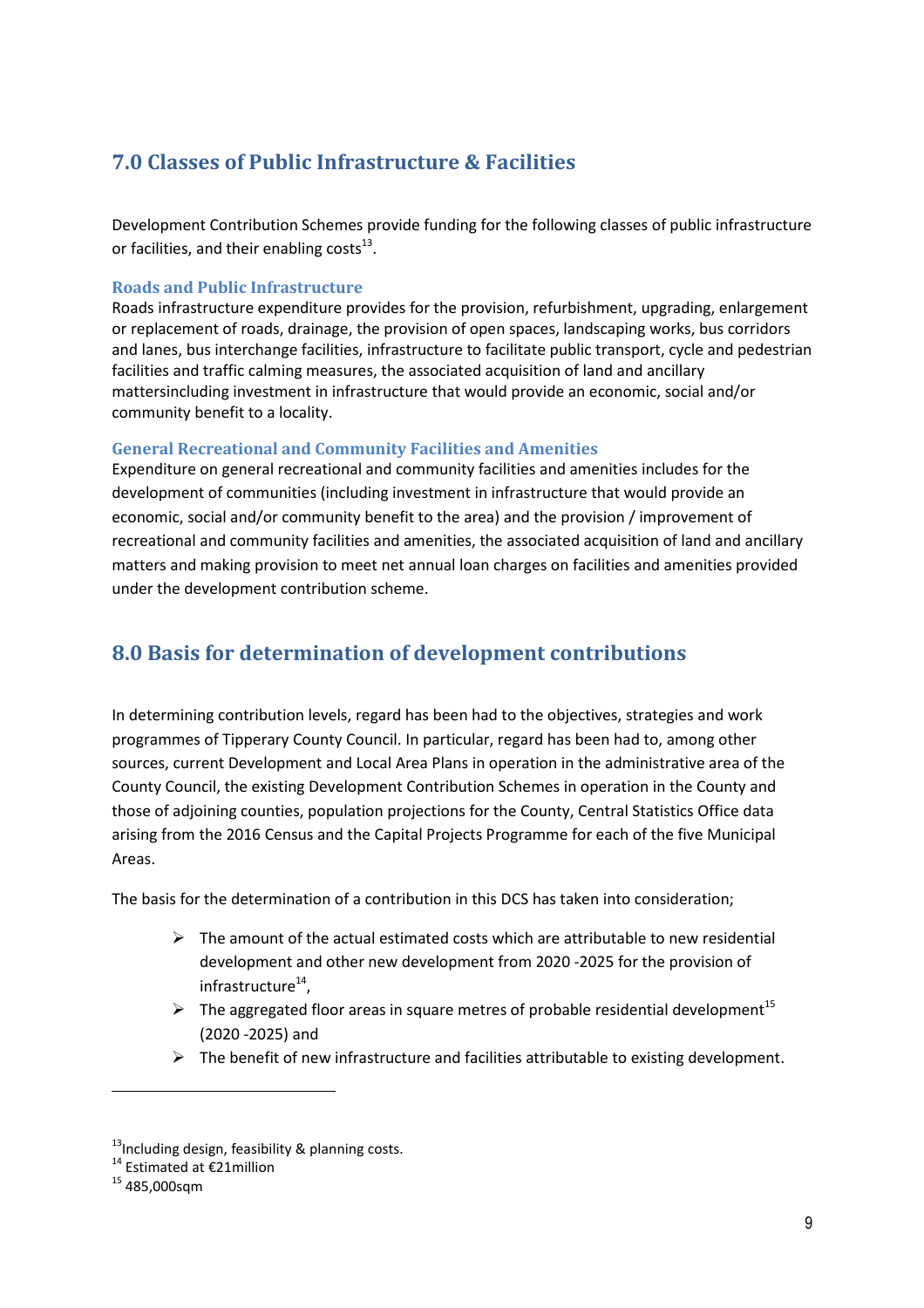#### **Residential Development**

The maximum need for additional residential units in the TCC administrative area for the period of the DDCS is 1,840 units in urban areas and 1,335 units in the open countryside<sup>16</sup> with an average floor area of 125sqm and 192sqm respectively $^{17}$ .

The distribution of these units will be determined having regard to existing infrastructure capacity and availability of services in the County's settlements. It is desirable to encourage new residential development on lands zoned for that purpose in the towns and villages in County Tipperary and to set out an increased cost for new residential development in the open countryside as this is reflective of the increased cost to the Council of providing services to this later type of development. Furthermore, where existing residential units seek to expand their existing accommodation, a reduced levy is appropriate for this category of development noting that the demand on Council services in this case is much reduced when compared to a new residential unit<sup>18</sup>. This Scheme introduces the same reduced levy for storage space on a residential site above 70sqm in line with the Development Plan policy.

#### **Non-residential Development**

The ability to project, in quantitative terms, the extent of non-residential development across County Tipperary is difficult. However, having evaluated the 2015-2019 Scheme, it is noted that 39% of contributions paid arose from non-residential development and it is anticipated that a similar result will arise from this Scheme<sup>19</sup>.

# **9.0 Calculation of Contribution**

In determining the contributions in accordance with this scheme, regard has been given to the actual estimated cost of providing the classes of public infrastructure and facilities benefitting new development.

## **9.1 Infrastructure and Facilities**

 $\overline{a}$ 

The detailed capital works programme for the period of the Scheme is set out in the Appendix. Delivery of these works will be dependent on funding being achieved as projected in this Scheme and through the sourcing and leveraging of additional funding.

The Capital Work Programme for 2020-2025 benefitting new development is valued at €21,000,000 with 60% attributable to new residential development and 40% attributable to new non-residential development.

 $16P$ Projected population increase during the period of the scheme equates to 8,571 persons with an average occupancy of 2.7 persons per dwelling unit.

 $17$  Average dwelling sizes sourced from the Central Statistics Office

 $18$ Note that the 1<sup>st</sup> 40sqm of most residential extensions do not enter the planning system and where residential extensions require planning permission this scheme provides for the  $1<sup>st</sup>$  40 sqm of each permission without charge.

<sup>&</sup>lt;sup>19</sup> Contributions by source reveal 12% Commercial, 18% Industrial, 6% Agricultural and 3% Infrastructure.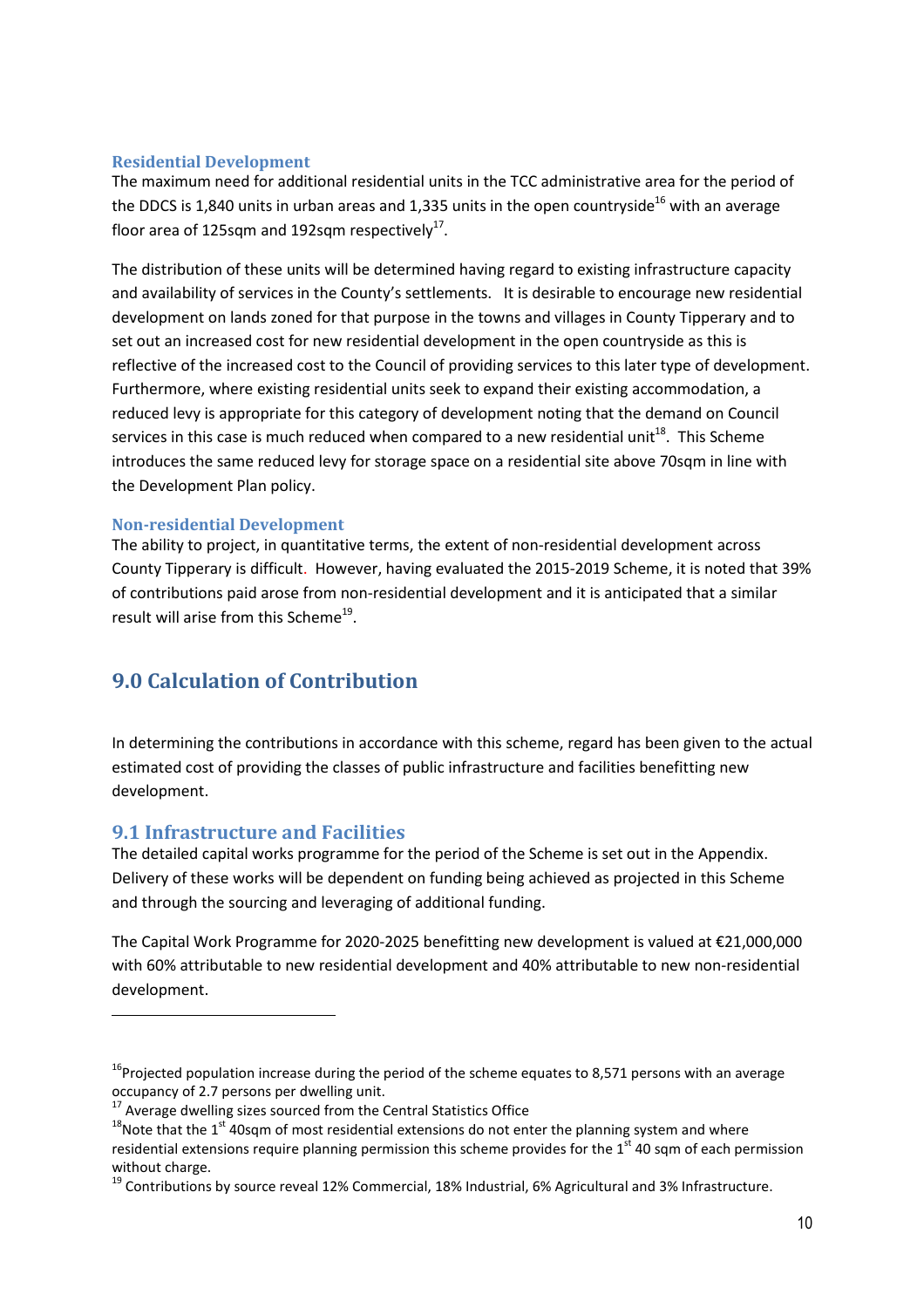It is the intention of the Council to continue to offer a Community Grant Scheme whereby community led projects can be assisted from the income arising from the Development Contribution Scheme. The number, type and location of community facilities to be assisted will depend on the amount of development contributions and on the priorities set by the Council, directly or by subcommittee as well as the number and type of applications received.It is the intention of the Council to also use contributions from development levies to represent the Council's social contribution towards certain community projects, where deemed in the best interests of the community and a locality.

## **9.2 Car Parking Facilities**

Where the developer is unable to meet the requirements relating to car parking, a development contribution, commensurate with the shortfall in spaces, shall be paid to the Planning Authority to facilitate the provision of car parking spaces elsewhere.

The contribution in lieu of car parking spaces is charged at a rate of  $\epsilon$ 3,000 per space. The charge is the estimated net expenditure for the provision, refurbishment, upgrading, enlargement or replacement of car parks and car parking places, the associated acquisition of land and ancillary matters. The 2015-2019 Scheme resulted in invoices valued over €1.9m for car parking in lieu and in excess of €2m has been spent in the same time on the provision of car parking facilities throughout the county from contributions received.

In order to promote desirable town/village centre development the following will apply to commercial/office/retail development within the town/village centre land use zoning;

- > Where a requirement for car parking spaces is generated but car parking spaces cannot be provided on site the car parking contribution will be reduced by 50% for the first 2 spaces and 25% for the next 3 spaces.
- > Where a development generates a requirement for more than 5 car parking spaces the full development contribution will be applied for all subsequent spaces.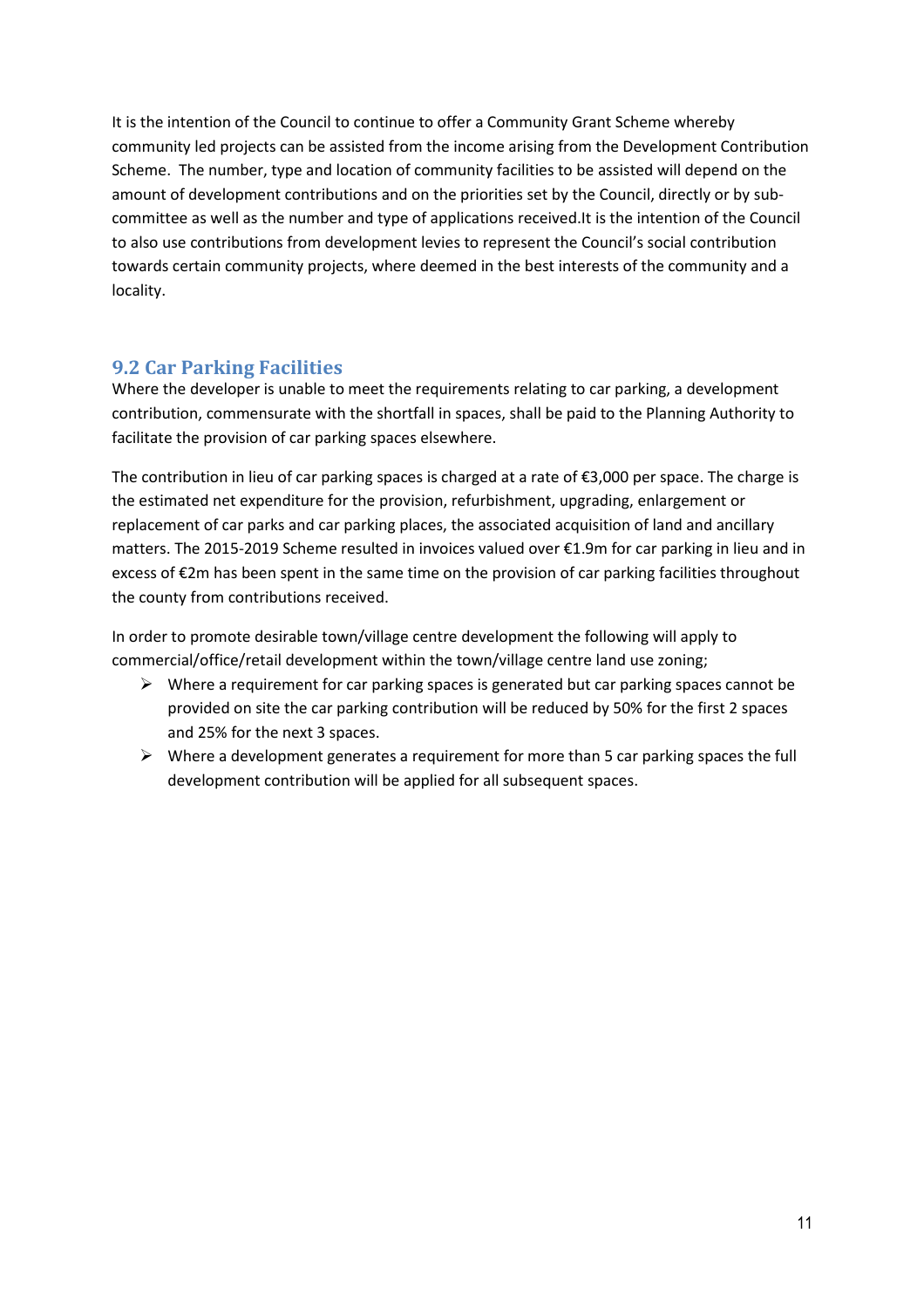# **10.0 Exemptions and Reductions**

#### **Voluntary Organisations**

The required development contributions shall be reduced by 100% in the following cases where a fee has not been payable when making such an application, in accordance with Article 157 of the Planning and Development Regulations, 2001 (as amended):

(1) When a planning application consists of or comprises development, by a voluntary organisation, and which in the opinion of the Planning Authority –

- a) is designed or intended to be used for social, recreational, educational or religious purposes by the inhabitants of a locality, or by people of a particular group or religious denomination, and is not to be used mainly for profit or gain,
- b) is designed or intended to be used as a workshop, training facility, hostel or other accommodation for persons with disabilities and is not to be used mainly for profit or gain, or
- c) is ancillary to development referred to in paragraph (a) or (b);
- (2) Where a planning application consists of or comprises the provision of houses, or development ancillary to such provision, which is proposed to be carried out by a body approved for the purposes of section 6 of the Housing (Miscellaneous Provisions) Act, 1992 and is not to be used mainly for profit or gain.

#### **Local Authority Own Development**

No development contributions shall be payable in respect of developments carried out by the Local Authority pursuant to Section 179 of the Act.

#### **Part V**

Development Contributions payable in respect of that part of a residential development that is subject to the requirements of Part V of the Act in relation to the provision of social and affordable housing, shall be taken cognisance of in the formulation of an agreement between the developer and the Housing Authority pertaining to the said requirements.

#### **Speculative Residential Development**

The contributions payable for a multi-unit residential development as part of a cluster, village or urban brownfield development will be subject to a reduction of 50%.

The contributions payable for the change of use of upper floors for residential purposes in town or village centres will be subject to a reduction of 100%.

The contributions payable for a multi-unit residential development as part of a greenfield development on residentially zoned lands will be subject to a reduction of 30% for the 1<sup>st</sup> 30 units of a single or cumulate development from a single access point from a public road. All subsequent units will be subject to the full contribution.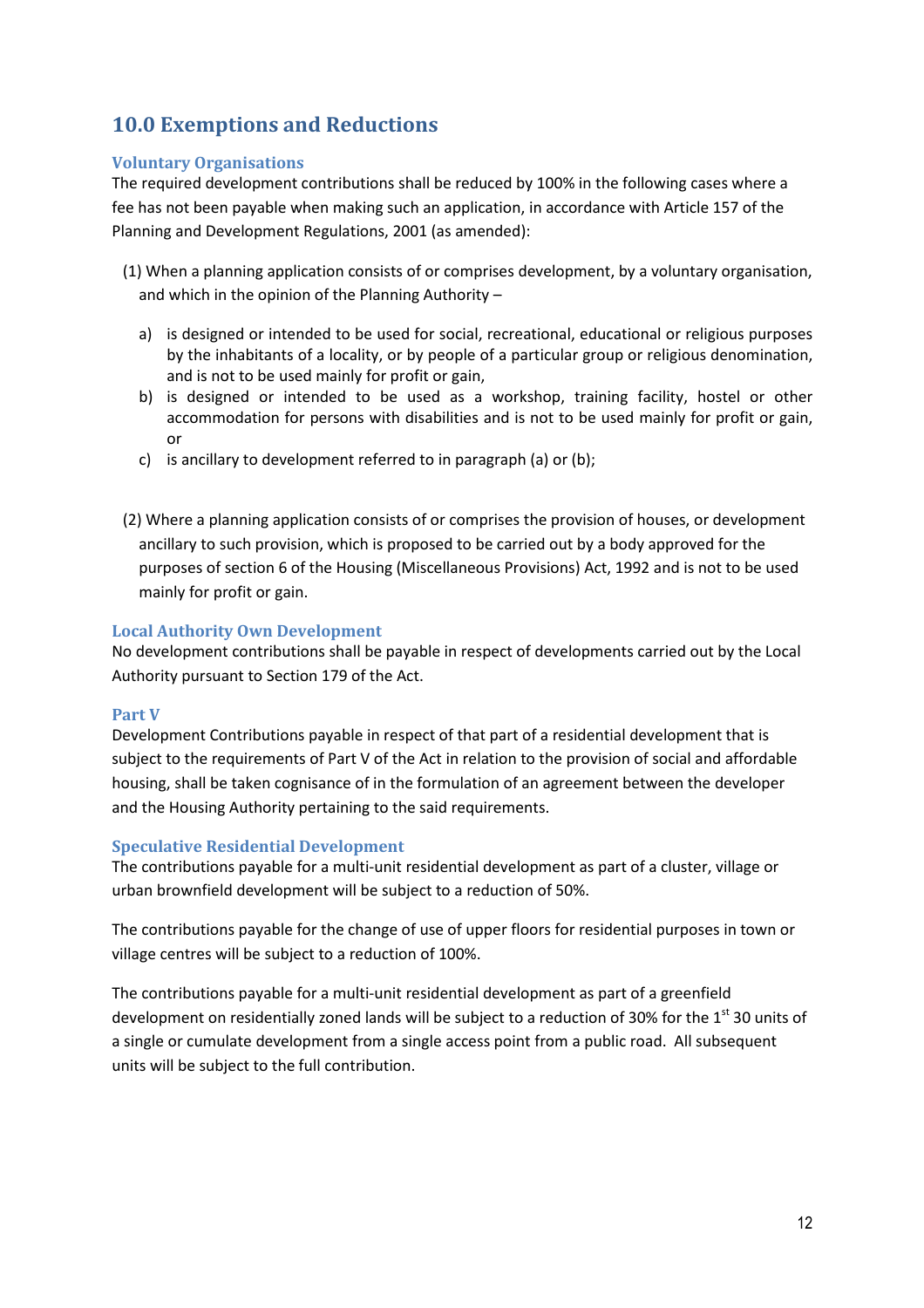## **Community Enterprise Centres**

When a planning application consists of, or comprises development, that in the opinion of the Planning Authority, is development proposed to be carried out by or on behalf of a community group / organisation to provide startup / incubator units for commercial purposes no development contributions shall be payable in respect of these not-for-profit Community Enterprise Centres.

#### **Economic Development**

In order to promote employment and enterprise development in the County, a 50% reduction on Development Contributions will be applied where it is considered by the Planning Authority that the development constitutes economic development on lands zoned for commerce/ industry/ enterprise and/or economic development<sup>20</sup> save for the following types of development;

- > Retail shops (stand alone and/or cumulative) in excess of 1,000 sqm selling convenience and/or comparison goods
- > Retail warehousing (stand alone and/or cumulative) in excess of 2,000 sqm.
- > Large multiple use developments on a greenfield site of a scale in excess of 1,000sqm and/or on a site of 20 hectares
- > Amusement arcades
- > Betting offices
- > Off licences
- > Take-aways
- > Extraction/infilling/mining developments

#### **Energy Development**

Energy Developments have differing demands on public infrastructure and as such the base levy will be applied as follows;

- Natural gas/fossil fuels 100%
- $\bullet$  Wind  $-70\%$
- $\bullet$  Hydro 70%
- $\bullet$  Solar 25%

 $\overline{\phantom{0}}$ 

- Biomass CHP 0%
- Anaerobic Digestion 0%

Any levy chargeable will be waived in the following circumstances;

- Where the Maximum Export Capacity is less than 1,000kw electrical
- Where the Maximum Export Capacity is less than 2,000kw thermal
- Where the cumulative development is classified as an Autoproducer $^{21}$

<sup>21</sup> As per the Commission for Energy Regulation, an autoproducer is a person or entity who has entered into a *connection agreement with ESB Networks or Eirgrid and generates and consumes electricity in a single premises, or on whose behalf another person generates electricity in the single premises, essentially for the first person's own consumption in that single premises and any export capacity does not exceed twice the import capacity.*

<sup>&</sup>lt;sup>20</sup>The applicable zonings include any form of commercial, retailing, manufacturing, industrial, office, research and development, warehousing and tourism zones identified in the applicable Development or Local Area Plan.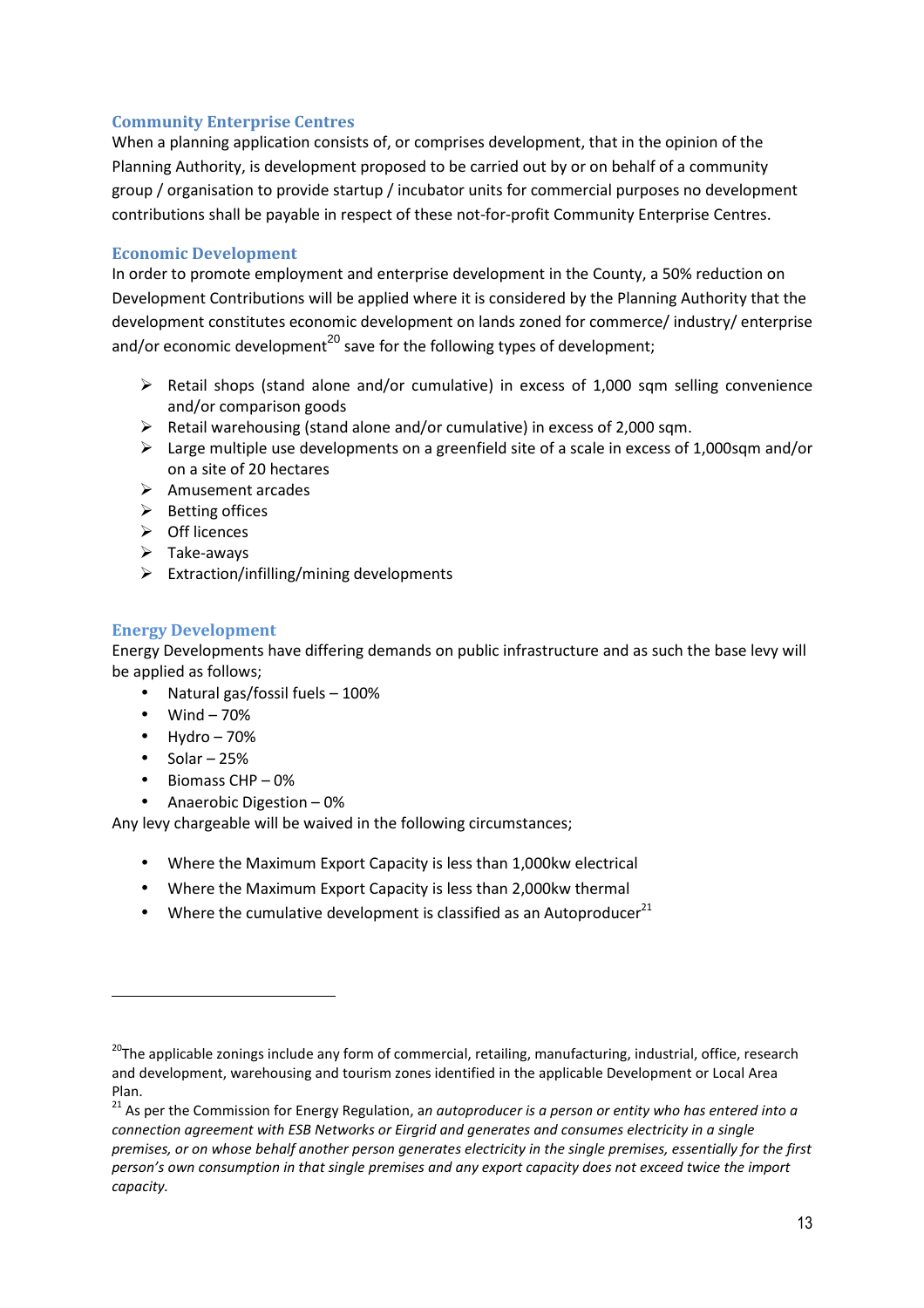#### **Protected Structures**

Restoration or refurbishment to a high architectural conservation standard of Protected Structures included on the Record of Protected Structures will be subject to a reduction of 50% in development contributions, where the Council is satisfied that the works substantially contribute to the protection and/or restoration of the protected structure.

#### **Derelict Sites**

Developments that include the satisfactory resolution of dereliction (as per the Derelict Site Notice) on sites that are on the Register of Derelict Sites under the Derelict Sites Act 1990 will be subject to a reduction of 50% in development contributions for any change of use / redevelopment of the existing structure(s) and up to an additional 100% of the existing floor area subject to the Register of Derelict Sites.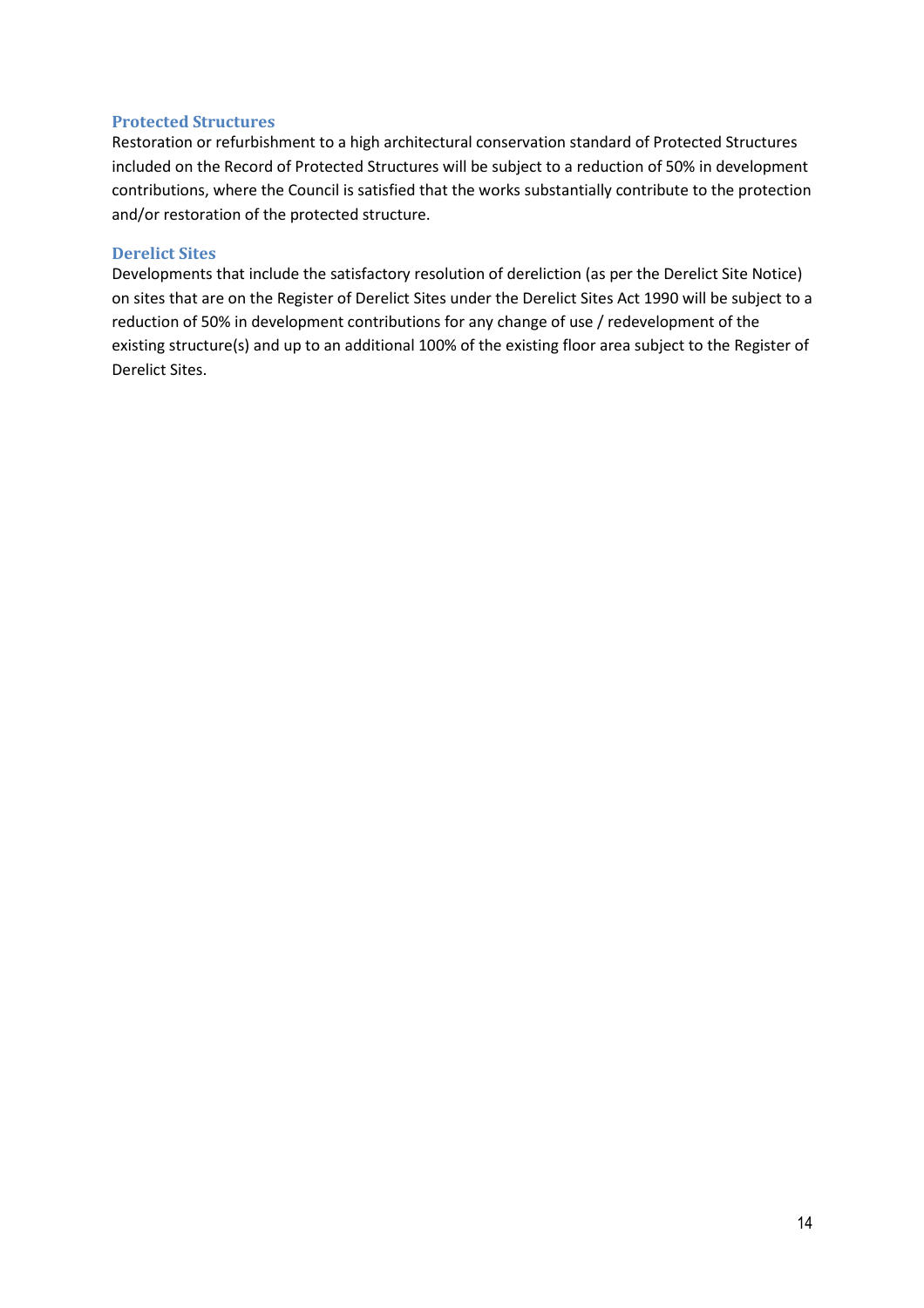## **11.0 Points to Note**

This Development Contribution Scheme does not provide for any rebate or refund. The Scheme aims to avoid any double charging of contributions and so an allowance will be made in respect of preexisting authorised development in place prior to the introduction of Development Contributions.

Where a particular development comes within the remit of more than one category of reduced contributions set out in Section 10.0 above, only one such reduction may be applied. In this instance the Council shall apply the category where the greater percentage reduction applies. The onus is on the applicant, as part of their planning application, to demonstrate eligibility for a waiver/reduction.

#### **Replacement Dwelling House**

In the case of a replacement house where it can be demonstrated that the structure is serviced and was last used as a dwelling, the equivalent floor area of the house that is being replaced shall be exempt from development contributions. The additional floor area of the replacement house shall be charged at the rate set out in the Schedule of Contributions. A planning application seeking planning permission for multiple residential units or an application seeking planning permission for a structure for uses other than residential shall not avail of this exemption.

#### **Modification to a Permitted Development**

An application for permission for modification to a permitted development, including a change of house type or amendment to a site layout, will be assessed on the basis of the scale of development contributions in operation on the date of issue of the decision to grant permission. Any development contributions paid under the parent permission or where none were applicable at the time will be taken into consideration in terms of the floor area.

#### **Change of Use Applications or Redevelopment of Buildings**

Where a 'change of use' permission is sought and the new use remains in the same class of the DCS (as set out under Section 6.0 above) as the previous authorised class of use, no additional charges shall be levied on the applicant, save in the event of an expansion.

Where a new class of use (as per Section 6.0 above) is sought for a property or where redevelopment of a site is proposed, the contributions applicable shall be the difference between the contribution rate applicable to the authorised existing use/floor area and the contribution payable for the proposed use (where greater). 100% of the applicable contributions will be sought on any additional floor area / buildings.

#### **Temporary Permissions**

Where a temporary permission is granted the following reduced rates shall apply;

- ▶ 33% of normal rate for permissions of up to 3 years
- ▶ 50% of normal rate for permissions of up to 5 years
- ▶ 66% of normal rate for permissions of up to 10 years

#### **Retention Permission**

No reductionsas set out in Section 10 shall apply to any developments subject to retention permission save where it applies to a previously permitted development (eg temporary permission).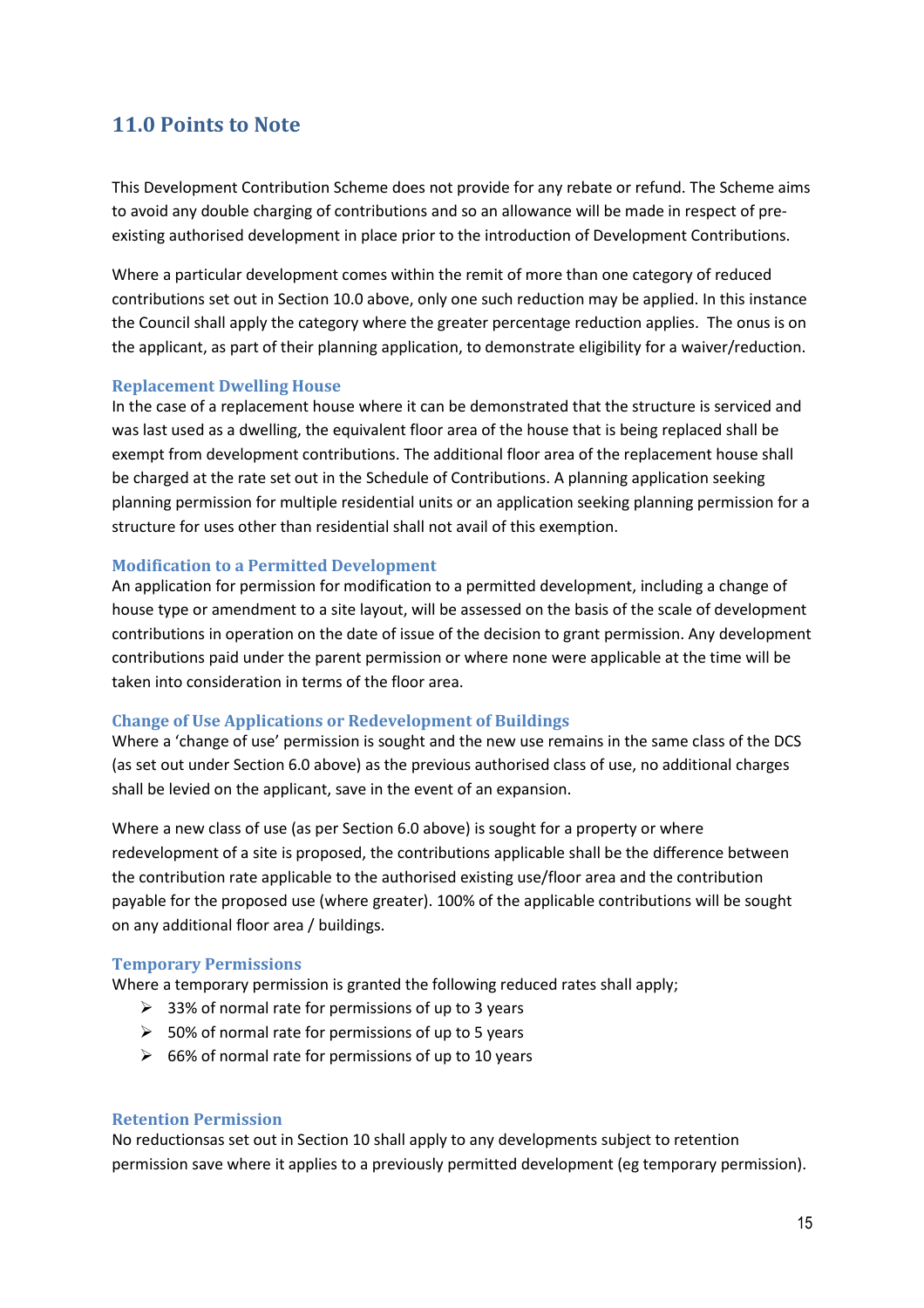#### **Infrastructure in lieu**

In the case of a multi-unit-residential, commercial or industrial development a developer may, subject to the agreement of the Planning Authority, provide public infrastructure as part or full payment in lieu of the relevant development contribution. Any such proposal is required to be addressed as part of the planning application.

Developments for the provision of water supply and/or waste water infrastructure that deliver additional capacity/supply for the catchment population (as defined by TCC) as projected<sup>22</sup> for a minimum period of 10 years post project delivery shall be subject to a reduction of 100% in development contributions.

#### **Apportionment of Contributions**

l

Monies received by way of development contributions collected under this Scheme shall be placed into a single central fund within the Council. On an annual basis monies shall be set aside from the contributions received tomeet ongoing commitments of the Council as a result of long term loans entered into under this or previous Schemes.

The remaining monies received shall be apportioned in the County as follows:

- Roads & Public Infrastructure 82%
- General Recreational & Community Facilities & Amenities 18%

Apportionment of development contribution levies in the County shall be set aside as follows;

- 1. A percentage of all monies collected shall be allocated to urban areas<sup>23</sup> with a population greater than 5,000.
- 2. A percentage of all monies collected shall be allocated for the purpose of equalising the average allocation across all Municipal Districts and for unique projects<sup>24</sup> which are of benefit to the County as a whole.
- 3. The balance shall be distributed to each of the Municipal Districts based on the population size as per the most recent CSO Census returns.

<sup>&</sup>lt;sup>22</sup> National, Regional & County population projections and population distribution patterns shall inform capacity & supply requirements.

 $^{23}$  Urban area is the area of the town identified by the Central Statistics Office.

<sup>&</sup>lt;sup>24</sup>Priorities shall be proposed by the Management Team of Tipperary County Council and agreed by one or more Strategic Policy Committees, or a sub-committee thereof, as decided by the Council.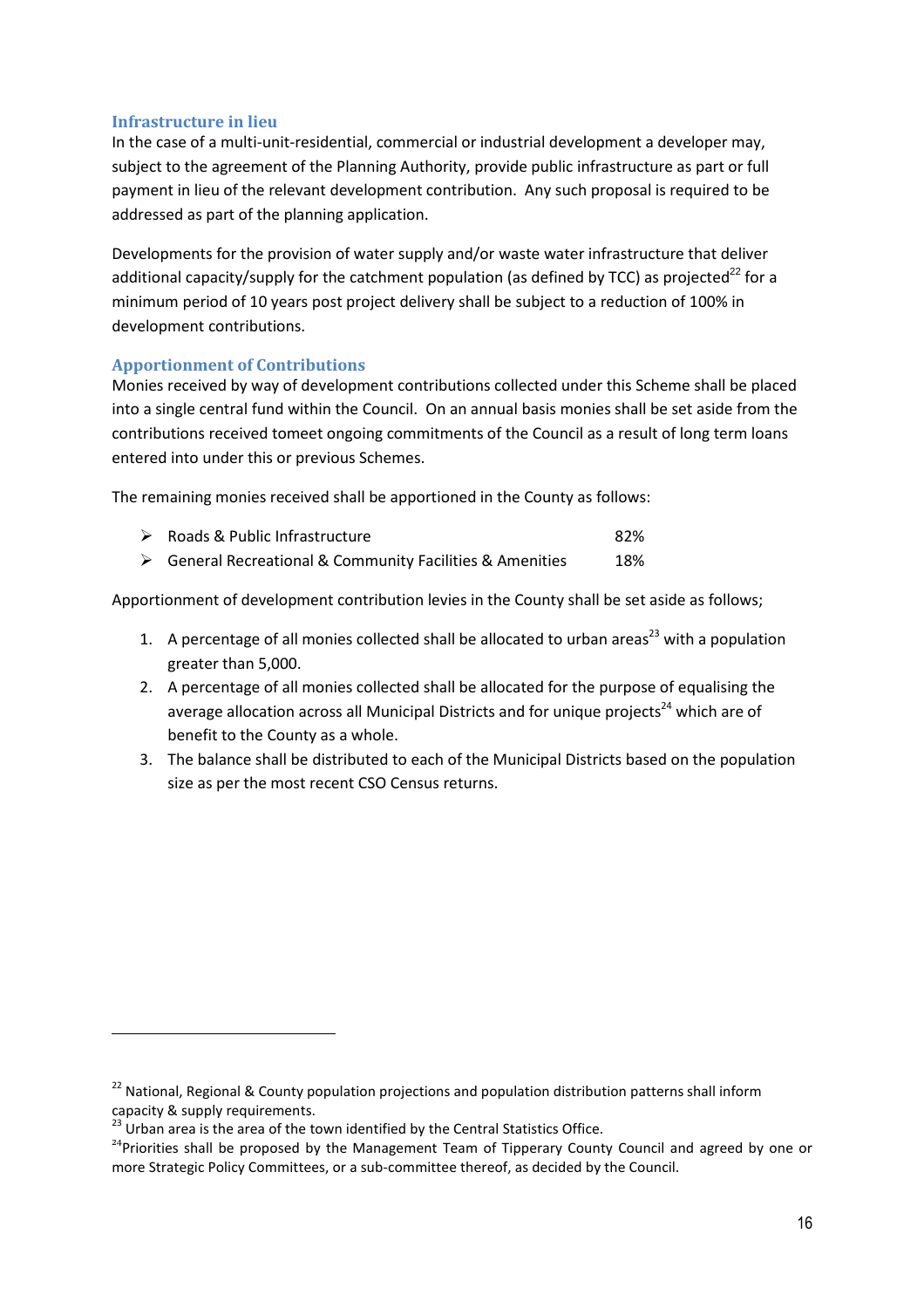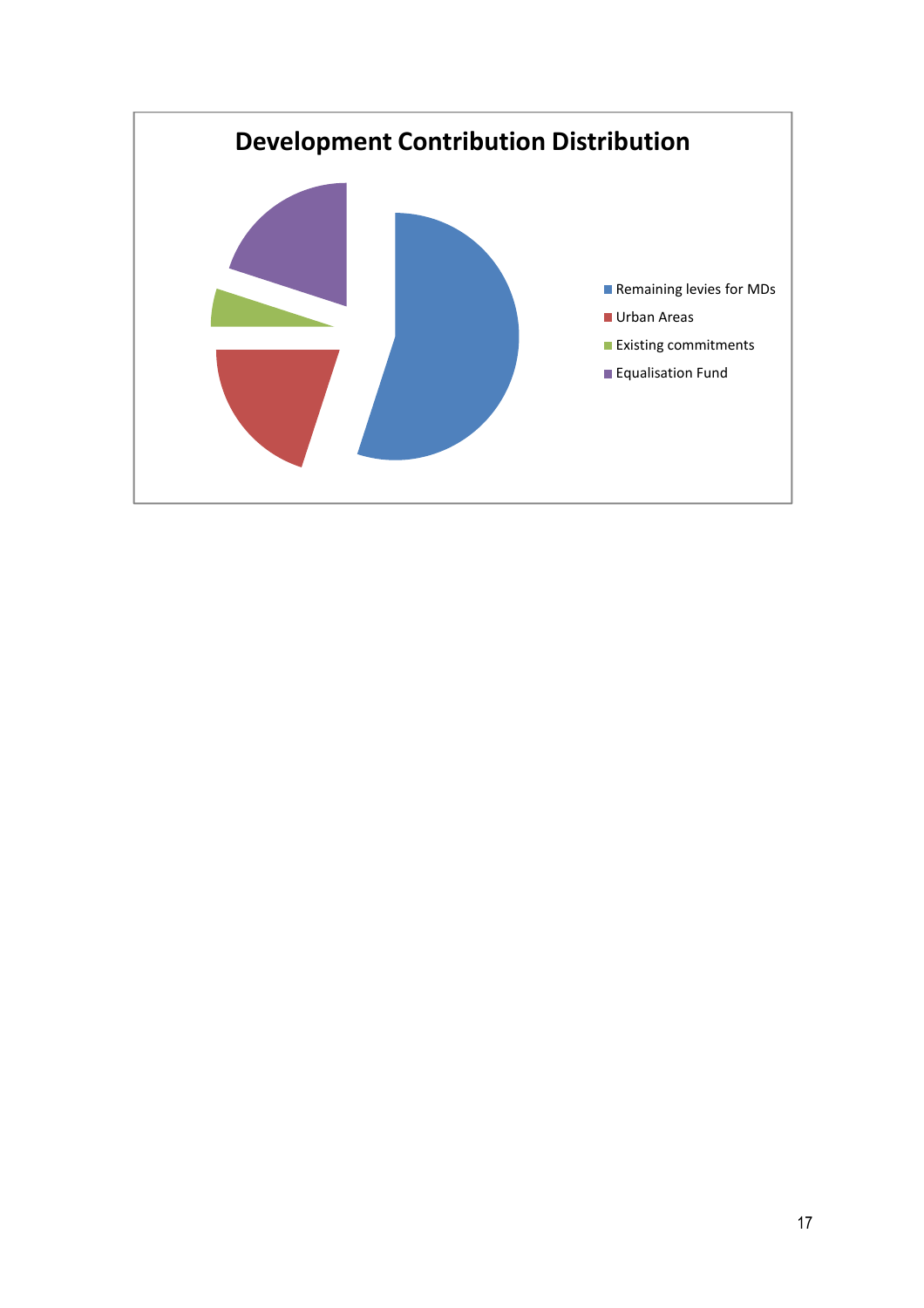# **12.0 Schedule of Contributions**

In addition to the table below, a charge of €3,000 per space in lieu of the provision of required car parking spaces may be payable subject to the provisions of Section 9.3 above. See also Section 6.0 for relevant footnotes and fuller descriptions.

| <b>CLASS</b>           | <b>DESCRIPTION</b>                                                        | <b>Contribution in</b><br><b>Euro</b> |
|------------------------|---------------------------------------------------------------------------|---------------------------------------|
| <b>Class 1</b>         | Per sqm - house in the open countryside.                                  | 31                                    |
| <b>Class 2</b>         | Per sqm - house in a town or village.                                     | 31                                    |
| <b>Class 3</b>         | Per sqm - extension to house / provision of<br>domestic storage structure | 20                                    |
| <b>Class 4</b>         | Per sqm - commercial premises.                                            | 22                                    |
| <b>Class 5</b>         | Per 0.1 hectare - commercial land.                                        | 460                                   |
| <b>Class 6</b>         | Per sqm - advertisements.                                                 | 6.50                                  |
| <b>Class 7</b>         | Per sqm - intensive livestock farming.                                    | 5.50                                  |
| Class 8                | Per sqm - industrial.                                                     | 23                                    |
| <b>Class 9</b>         | Deposit, extraction and/or mining                                         | 17,500 per hectare                    |
| Class 10               | Per sqm - plant, machinery, tanks etc for storage                         | 8                                     |
| <b>Class 11</b>        | Per sqm - kennels/stables                                                 | 9.50                                  |
| <b>Class 12</b>        | Per sqm - agriculture.                                                    | 5.50                                  |
| <b>Class 13</b>        | Per sqm - horticulture.                                                   | $\overline{4}$                        |
| <b>Class 14</b>        | Per 0.1 ha - intensive planting/ peat extraction                          | 52.50                                 |
| Class 15               | Per ha - sports or camping                                                | 64                                    |
| Class 16               | Per metre -pipes and/or ducts.                                            | 1                                     |
| <b>Class 17</b>        | Per sqm - water/wastewater                                                | 22                                    |
| <b>Class 18</b>        | Per linear meter and per m3 of abstraction                                | 15 per linear meter<br>1 cent per m3  |
| <b>Class 19</b>        | Per metre - Distribution lines<br>Per associated pylon (200-400kv/400kv+) | 10<br>1,000/2,000                     |
| <b>Class 20</b>        | Per 0.1 ha - burial ground.                                               | 640                                   |
| <b>Class 21</b>        | Per MW capacity                                                           | 15,000                                |
| <b>Class</b><br>22& 23 | Intentionally blank                                                       |                                       |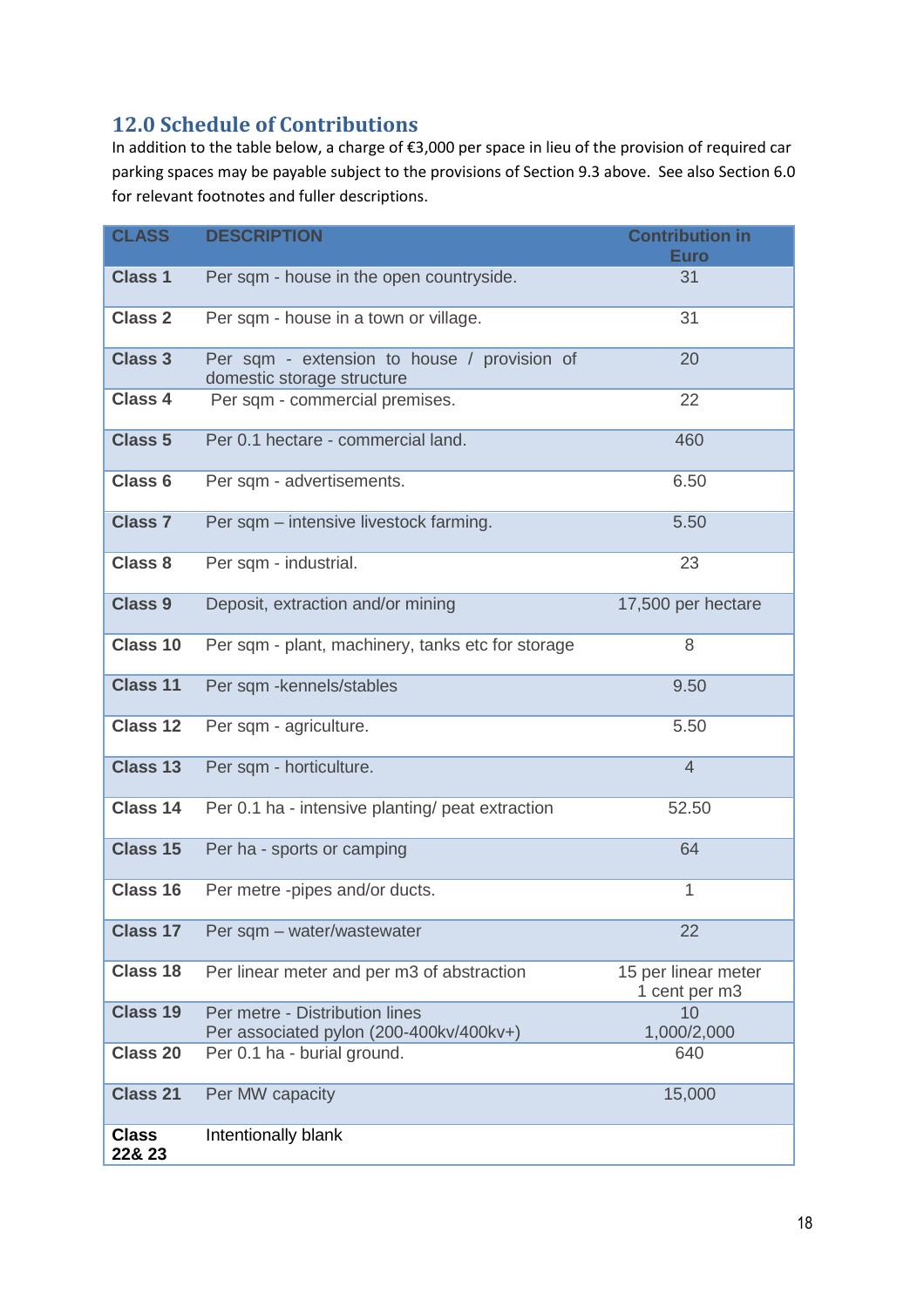# **13.0 Implementation of Scheme**

This Development Contribution Scheme will come into operation from  $1<sup>st</sup>$  January, 2020 and the terms of the scheme will be applied to all decisions to grant planning permission made on or after that date, irrespective of when the planning application was submitted, on land in the administrative area of TCC.

It shall also apply to any order by An Bord Pleanala on or after that date where it is a condition of the order that the amount of a development contribution is to be determined by the Planning Authority. TCC may, in addition to the terms of this scheme, require the payment of a special contribution in respect of a particular development where specific exceptional costs not covered by this scheme are incurred in respect of public infrastructure and facilities which benefit the proposed development.

TCC may, in addition to the terms of this scheme require the payment of a supplementary contribution in accordance with a Supplementary DCS if made by the Planning Authority.

Contributions shall be payable immediately upon the commencement of development. In cases where a development is being carried out in phases and such phases have been identified as part of the planning permission, or where the applicant has reached agreement with the Council regarding the payment of the contribution in phases, the contribution may be paid in associated instalments at the commencement of each phase or at agreed times where construction phases were not identified during the planning process. The phased payment of the contribution payable will require the prior written agreement of the Council and may require the giving of security/bond to ensure payment.

This DCS shall apply until it is otherwise modified, extended or replaced by the Local Authority.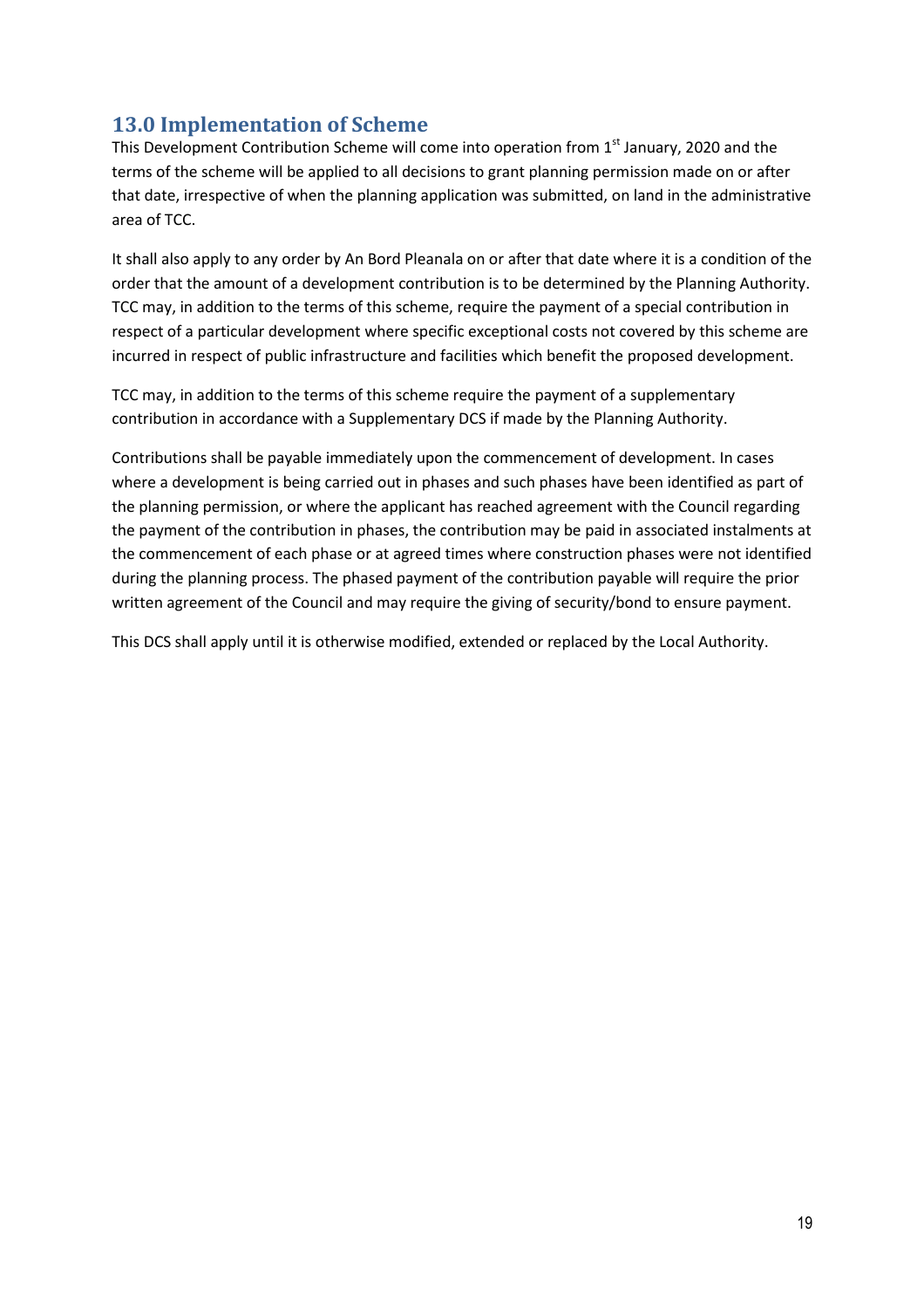# **Appendix: Infrastructure & Facilities Work Programme 2020-2025**

| <b>Clonmel Borough MD</b>                                                    |
|------------------------------------------------------------------------------|
| Clonmel Urban Design Project                                                 |
| Town & Village Enhancement works and Traffic Calming                         |
| Car-parking Strategy Implementation Clonmel Town (Signage)                   |
| Acquisition of land for additional car-parking                               |
| Mick Delahunty Square                                                        |
| <b>Gordon Street Carpark</b>                                                 |
| Resurface Mitchell Street, Clonmel                                           |
| Glenconnor Road Upgrade                                                      |
| Local Road Pavement Improvement works                                        |
| Suir Island Amenity Park, including Pedestrian Bridge linking Suir Island to |
| town centre                                                                  |
| <b>Kickham Barracks</b>                                                      |
| LIT Sports Hub (Playground/ Skateboard Park/ Recreation Track elements)      |
| Flights of Discovery (Dowd's Lane/West Gate)                                 |
| <b>Clonmel Digital Hub</b>                                                   |
| <b>CCTV</b>                                                                  |
| Improvement works on the Suir Blueway                                        |
| Provision of Road Improvements works                                         |
| Provision of ducting for services                                            |
|                                                                              |
| <b>Nenagh MD</b>                                                             |
| Pedestrian Bridge at Willow Cliff, Ballina                                   |
| <b>Ballina Flood Alleviation Works</b>                                       |
| Surface water drainage works                                                 |
| Provision/upgrade Lough Derg tourism facilities                              |
| Town & Village Enhancement works                                             |
| <b>Newport Town Park</b>                                                     |
| Banba Square Heritage Project                                                |
| Implementation of Nenagh Traffic Management Plan                             |
| <b>CCTV</b>                                                                  |
| Provision of car parking facilities at Ballina & Nenagh                      |
| Local Road Pavement Improvement works                                        |
| Provision of Road Improvements works including road                          |
| widening/reconstruction                                                      |
| Provision of ducting for services                                            |
|                                                                              |
| <b>Thurles MD</b>                                                            |
| Town & Village Enhancement Works                                             |
| <b>Traffic Calming in District</b>                                           |
| Liberty Square Project                                                       |
| Thurles & Templemore Traffic Management Plans                                |
| Car park improvement/provision at Thurles, Templemore, Roscrea               |
| Link Road at N75/N62 Dublin Rd to Cork Rd, Thurles                           |
| Bridge improvements                                                          |
| Devil's Bit access and enhancement                                           |
|                                                                              |